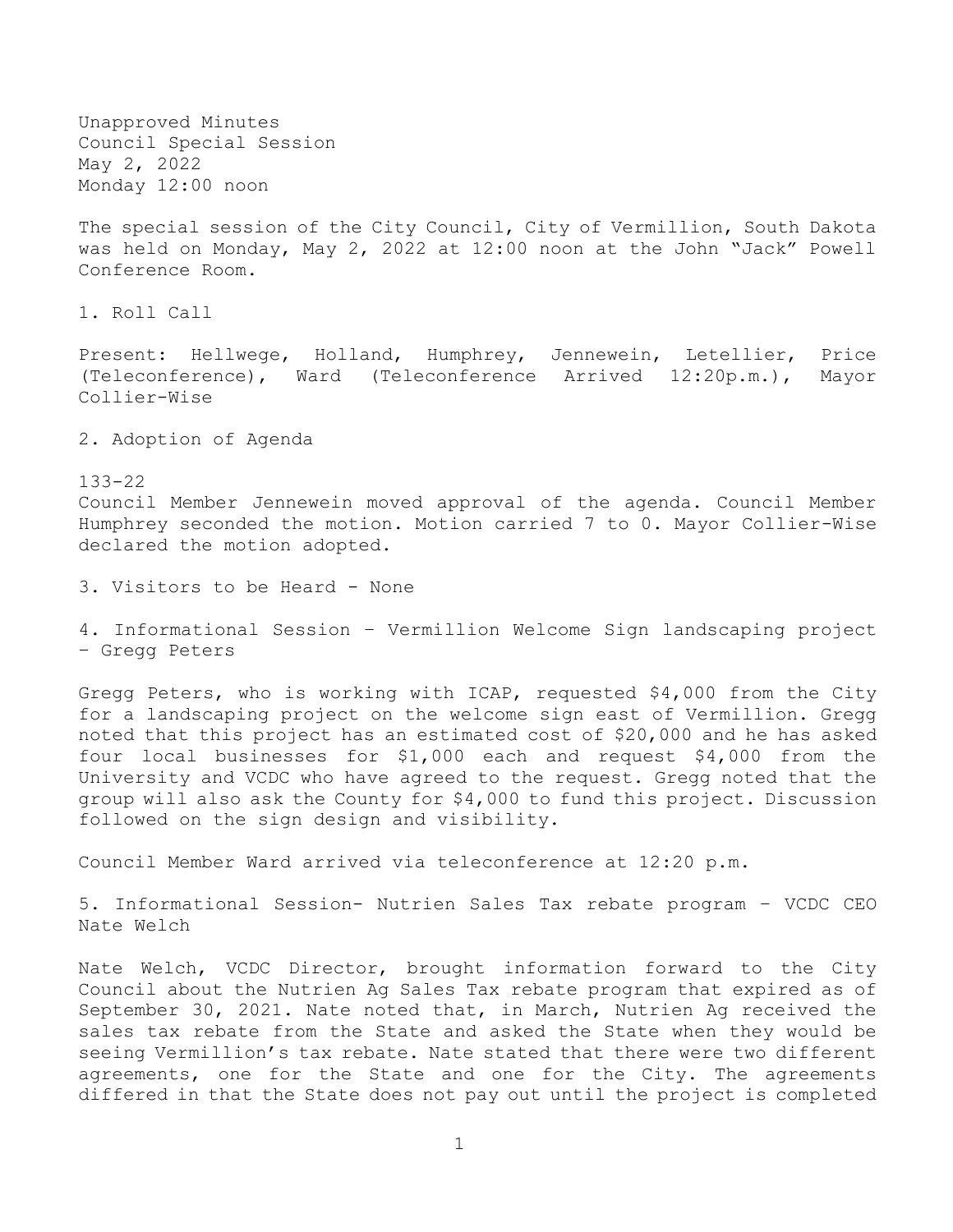and the City agreement would pay out quarterly. Nate noted that there was a misunderstanding with the corporate office in Colorado as they were sending the documents to the State and they thought the State would then send it to the City. Discussion followed on the agreements and if the City should give Nutrien Ag a lowered sales tax rebate.

6. Informational Session- Draft of the Capital Improvement Plan – City Manager John Prescott

John Prescott, City Manager, reported that the Capital Improvement Plan is the first step in the 2023 budget process. John reviewed the draft Capital Improvement Plan for 2022 through 2026. John noted that some items and amounts in future years would need to be refined as the project moves closer. John answered questions of the City Council on the Capital Improvement Plan. John stated that the Capital Improvement Plan will be finalized and brought to the City Council for approval at a future meeting.

Council Member Humphrey left at 1:01 p.m.

Council Member Ward left at 1:05 p.m.

7.Briefing on the May 2, 2022 City Council Regular Meeting

Council reviewed items on the agenda with City staff. No action was taken.

8. Adjourn

134-22 Council Member Jennewein moved to adjourn the Council special session at 1:11 p.m. Council Member Hellwege seconded the motion. Motion carried 6 to 0. Mayor Collier-Wise declared the motion adopted.

Dated at Vermillion, South Dakota this 2nd day of May, 2022.

THE GOVERNING BODY OF THE CITY OF VERMILLION, SOUTH DAKOTA  $BY$ 

Kelsey Collier-Wise, Mayor

ATTEST:

 $BY$ 

Katie E Redden, Finance Officer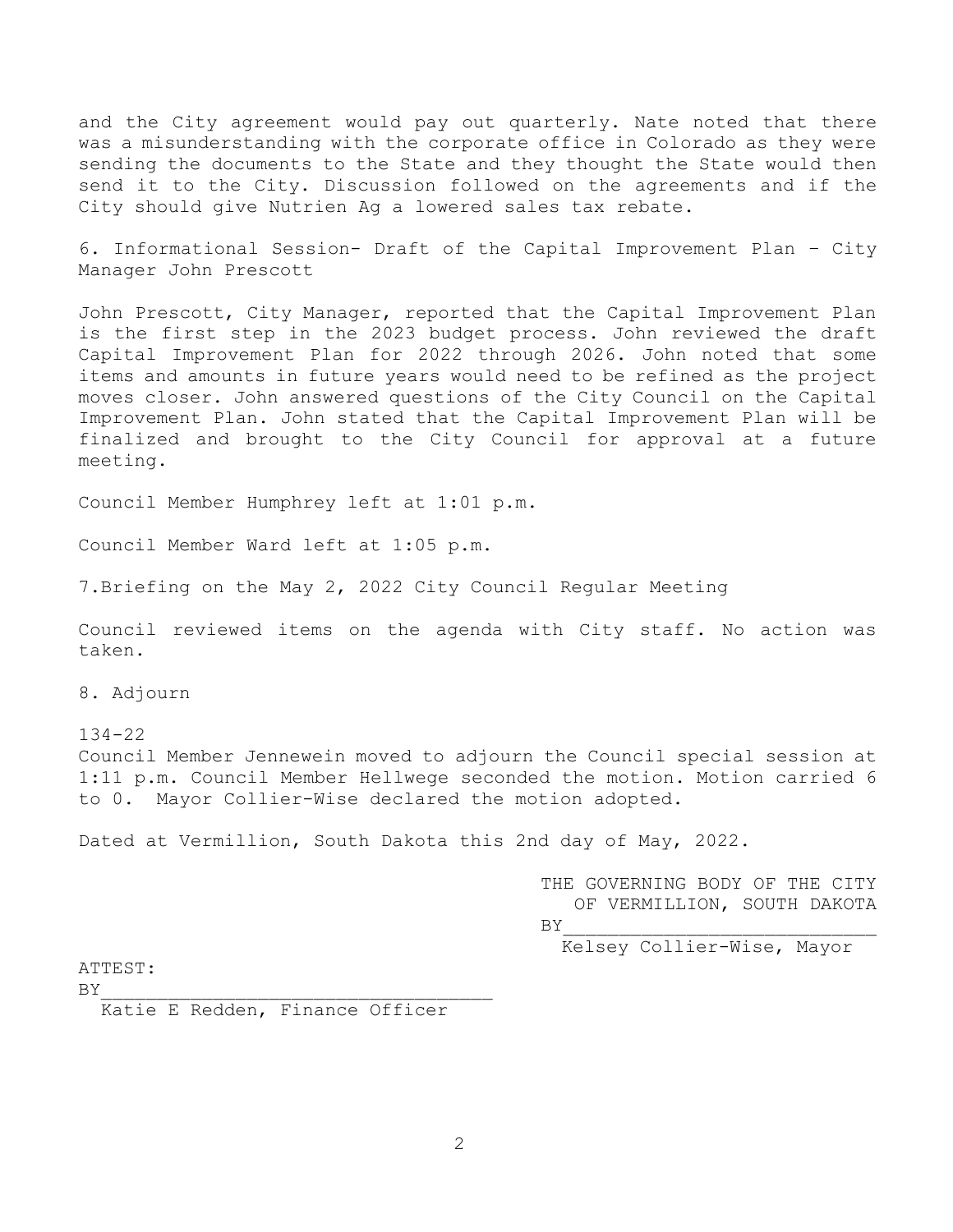Unapproved Minutes City Council Regular Session May 2, 2022 Monday 7:00 p.m.

The regular session of the City Council, City of Vermillion, South Dakota was called to order on May 2, 2022 at 7:00 p.m. by Mayor Collier-Wise.

1. Roll Call

Present: Hellwege, Holland, Humphrey, Jennewein, Letellier, Price, Mayor Collier-Wise

Absent: Ward

2. Pledge of Allegiance

3. Minutes

A. Minutes of April 18, 2022 Special Session and April 18, 2022 Regular Session

135-22 Council Member Holland moved approval of the April 18, 2022 Special Session and April 18, 2022 regular session minutes. Council Member Humphrey seconded the motion. Motion carried 7 to 0. Mayor Collier-Wise declared the motion adopted.

4. Adoption of Agenda

136-22

Council Member Price moved approval of the agenda with the addition to set a public hearing for the Malt Beverage and SD Farm Wine License renewals to the Consensus Agenda. Council Member Hellwege seconded the motion. Motion carried 7 to 0. Mayor Collier-Wise declared the motion adopted.

5. Visitors to be Heard

A. Public Service Recognition Week proclamation

Council Member Jennewein read the Public Service Recognition Week proclamation and called upon the residents to recognize the accomplishments and contributions of government employees at all levels.

B. Turquoise Takeover proclamation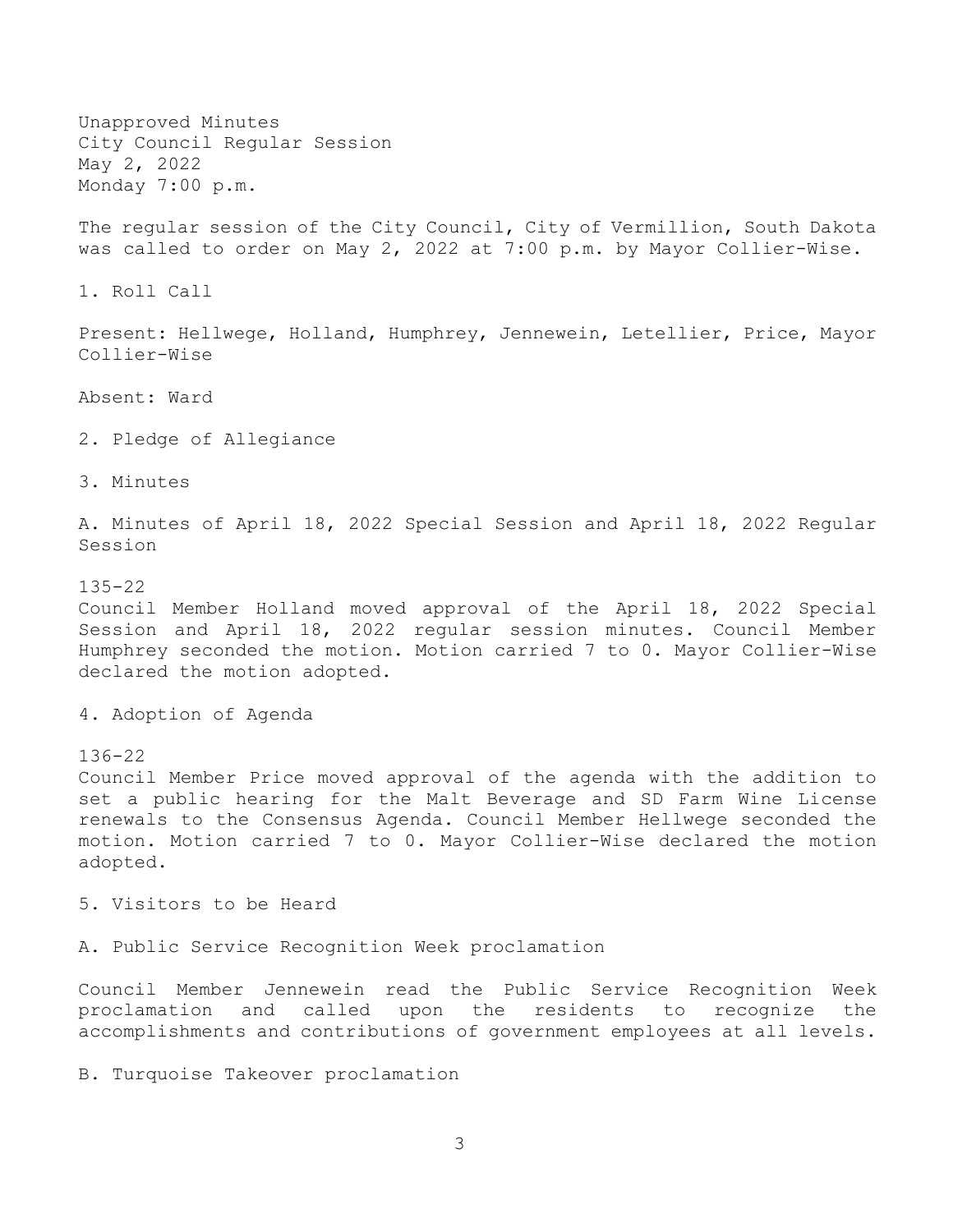Council Member Price read the Turquoise Takeover Week proclamation and encourage all residents of Vermillion to learn more about lung cancer, risk factors, and early detection.

C. Kevin Myron of 715 Brooks Drive wanted to address the Council to speak about zoning notifications. Kevin stated that multiple properties which he owns have had their zoning changed without him being notified directly. Kevin stated that he understands it was posted in the newspaper, but he wants to see more. Kevin stated that the County sends letters to property owners, posts signage and posts in the newspaper. Kevin asked what he needs to do to get notified; do petitions need to be taken out or does this need to come to a vote.

Brent Matter, City Attorney, addressed that the City is statutorily only required to put a public hearing in the newspaper ten days before a public hearing.

Council member Holland stated that, like most issues, this will not be fixed tomorrow. Holland noted that this issue is heard and the Council along with staff will work on fixing the issue.

Mayor Collier-Wise stated that, if an internal policy is being questioned, it should be brought to the Council Members that reside over your ward. Collier-wise noted that, once an issue is brought up to a Council Member, they can present it to the Mayor and City Staff to be addressed.

Council Member Price thanked everyone for coming and addressing their concerns about this issue and now that the Council is aware of an issue they can move forward on a solution.

Joe Grause, 904 W Broadway, stated that his property was rezoned in 2008 and he was never notified.

Connie Swensen, 416 W Broadway, stated that her property was also rezoned from Ag in 2008 without her being notified. Connie questioned how is she supposed to have her animals when her property was rezoned out of Ag, and how does she get it changed back.

Council Member Hellwege noted that this issue will be worked on. Hellwege noted that everything the Council decides on effects the entire city and when do we draw the line of notifying on changes.

# 6. Public Hearings

A. Transfer of the retail on-sale liquor license at 1 E Main Street from RED Steakhouse, LLC to Jared Higman for RED Steakhouse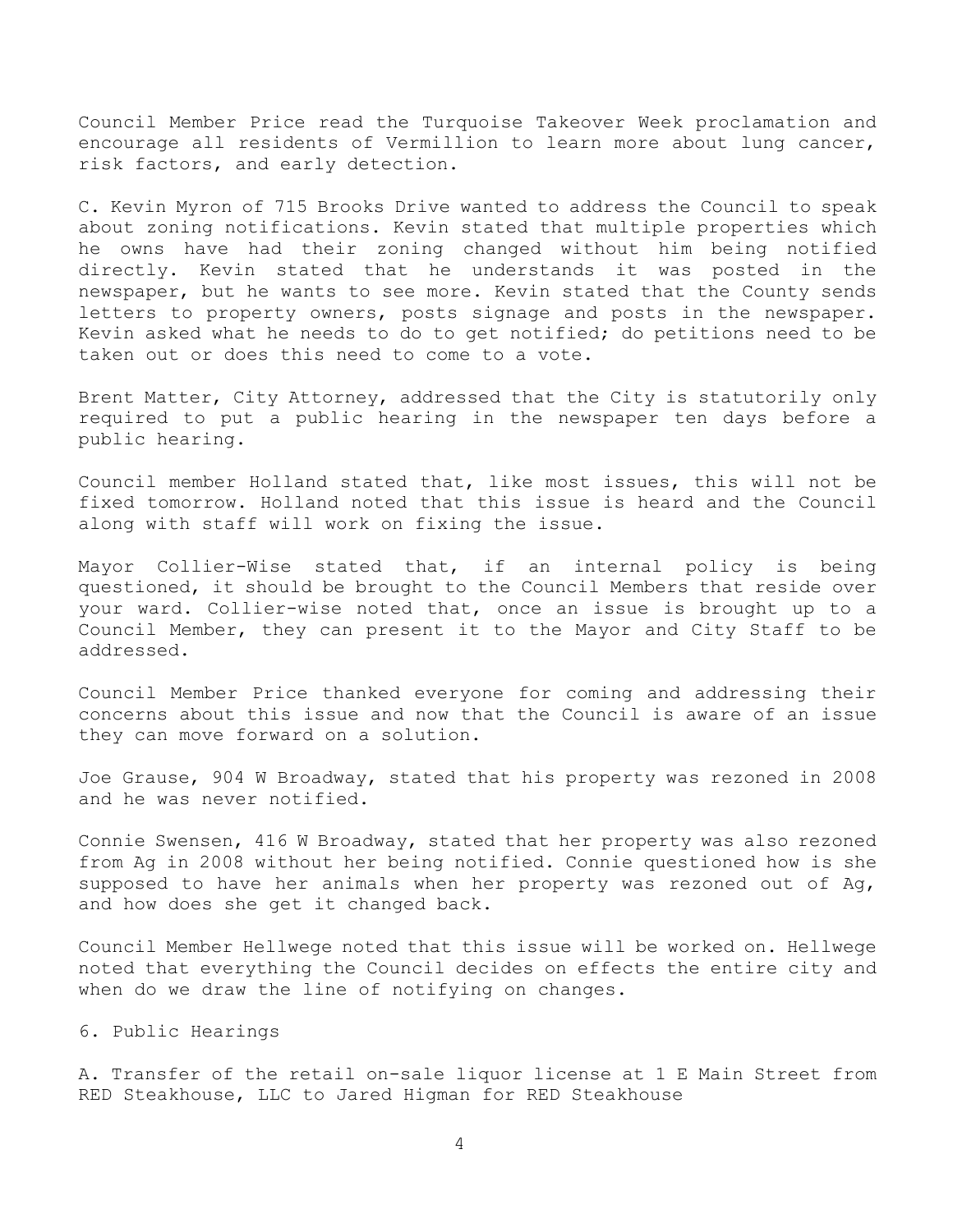Katie Redden, Finance Officer, reported on an application that was received for the transfer of the on-sale liquor license from Red Steakhouse, LLC to Jared Higman for Red Steakhouse located at 1 E Main Street. Katie stated that the notice of hearing is included in the packet. The retail on-sale liquor license is for the licensing period that will expire on December 31, 2022.

Katie stated that the City Council has the ability to transfer a license on two criteria: suitable applicant and suitable location. Katie noted that, as to the suitable applicant, Jared Higman is a current stakeholder of Red Steakhouse, LLC. Katie stated that the Police Chief's report states that the DCI background check had no criminal history found. Katie stated that, with respect to the location criteria, an on-sale liquor license has been issued to this location in the past.

## 137-22

Council Member Price moved approval of the transfer of the retail onsale liquor license at 1 E Main Street from RED Steakhouse, LLC to Jared Higman for RED Steakhouse. Council Member Hellwege seconded the motion. Motion carried 7 to 0. Mayor Collier-Wise declared the motion adopted.

7. Old Business

A. Second reading of Ordinance 1463 Amending Title XV, Land Usage; Chapter 155, Zoning Regulations; Adding Section 155.041 Entitled LI – Light Industrial Zoning District to the City of Vermillion Code of Ordinances

Jose Dominguez, City Engineer, reported on the second reading of Ordinance No. 1463. Jose noted that, in April 2021, Staff brought a discussion item to the Planning and Zoning Commission (Commission) regarding rezoning industrial properties along the railroad. Jose noted that staff was directed to create a zoning district "lighter industrial" that would also eliminate the rear-yard setback requirements when adjacent to the railroad right-of-way.

Jose stated that, in October 2021, the City Council approved a variance for 308 and 318 West Chestnut eliminating the rear-yard setback along the railroad right-of-way. Jose noted that, at that time, the City Council requested that the Commission consider amending the zoning in the area to eliminate the future need of considering variances due to the setback issues for properties adjacent to the railroad's right-ofway.

Jose stated that this item was presented to the Planning and Zoning Commission on April 11th and, after reviewing the proposed district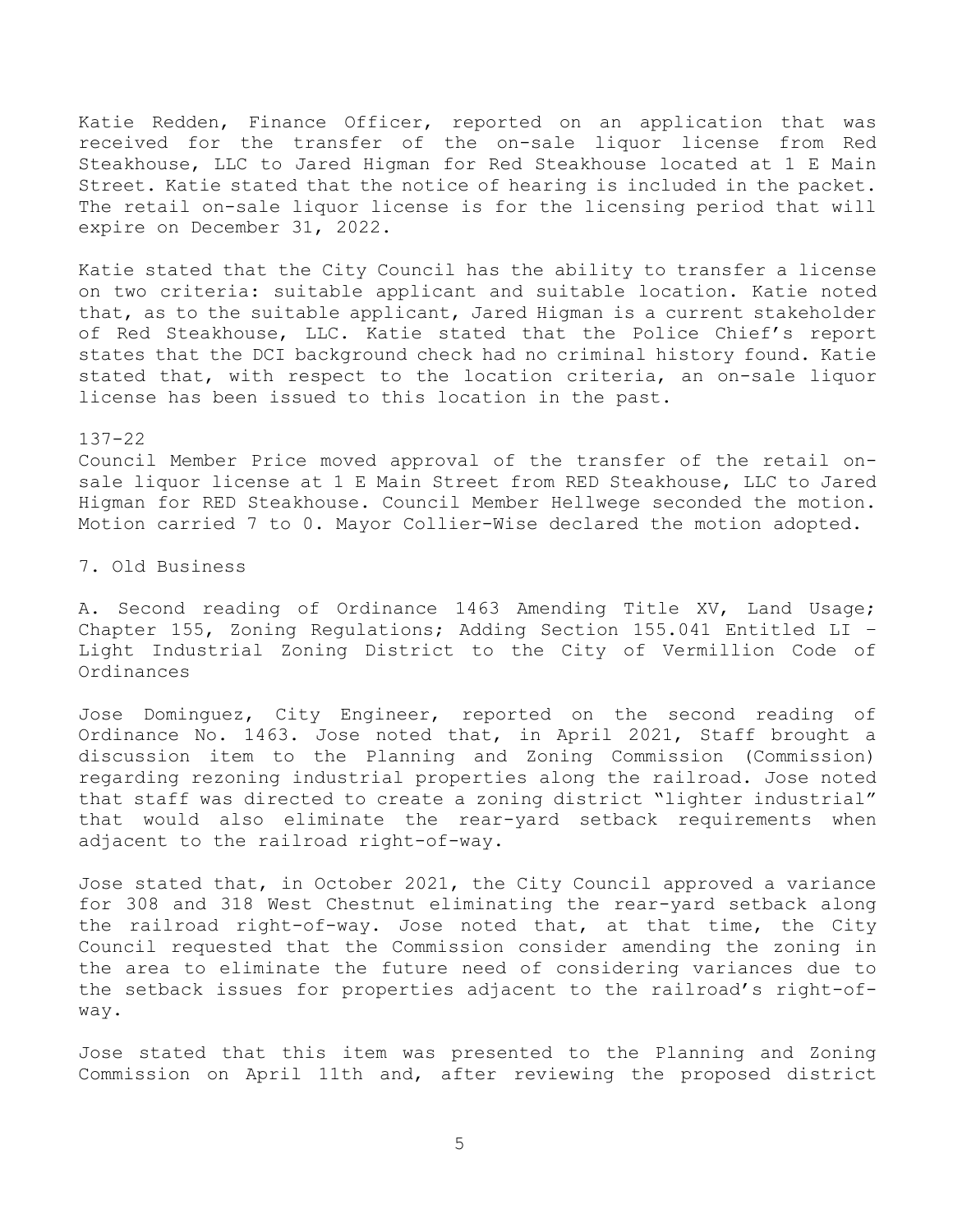regulations, the Commission voted 6-0 with one member abstaining to approve the proposed ordinance as being presented.

Jose stated that the proposed ordinance would rearrange most of the existing GI-General Industrial uses from permitted uses to conditional uses. Jose noted that it would allow for the rear yard setback to be reduced from 25-feet to 0-feet for properties adjacent to the railroad's right-of-way. Jose noted that the proposed changes would allow for most of the uses in the existing GI-General Industrial district to be considered after holding a public hearing and diminishes the setback requirement allowing construction on some of the small lots.

Jose stated that this zoning district would also serve as a buffer between more industrial districts and commercial or residential districts. Jose noted that it would fit well with annexations of land zoned light industrial within the Joint Jurisdiction Zoning Area (JJZA) as the City's zoning district would allow most of the uses included in the JJZA zoning district.

Jose noted that staff also discussed the proposed changes with the Vermillion Chamber and Development Company to ensure that the proposed changes would not eliminate the possibility of attracting development to the City. No changes have been made to the ordinance since first reading.

#### 138-22

Second reading of title to Ordinance No. 1463 Amending Title XV, Land Usage; Chapter 155, Zoning Regulations; Adding Section 155.041 Entitled LI – Light Industrial Zoning District for the City of Vermillion, South Dakota

Mayor Collier-Wise read the title to the above-named Ordinance, and Council Member Holland moved adoption of the following with changes to the definitions:

BE IT RESOLVED that the minutes of this meeting shall show that the title to the proposed Ordinance No. 1463 entitled Amending Title XV, Land Usage; Chapter 155, Zoning Regulations; Adding Section 155.041 Entitled LI – Light Industrial Zoning District was first read and the Ordinance considered substantially in its present form and content at a regularly called meeting of the Governing Body on the 18th day of April, 2022 and that the title was again read at this meeting, being a regularly called meeting of the Governing Body on this 2nd day of May, 2022 at the City Hall Council Chambers in the manner prescribed by SDCL 9-19-7 as amended.

BE IT RESOLVED and ordained that said Ordinance be adopted to read as follows: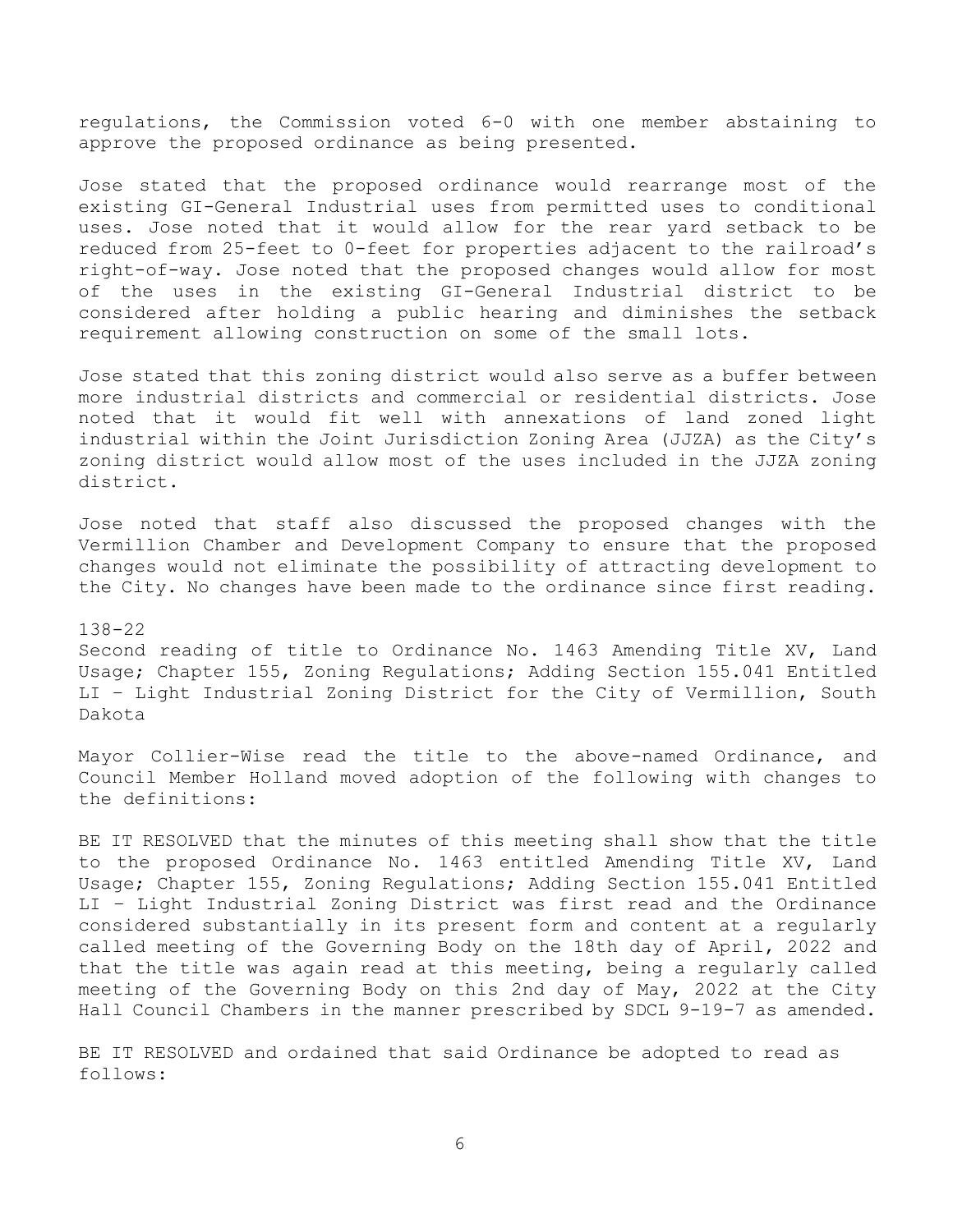### ORDINANCE 1463

AN ORDINANCE AMENDING TITLE XV, LAND USAGE; CHAPTER 155, ZONING REGULATIONS; ADDING SECTION 155.041 ENTITLED LI – LIGHT INDUSTRIAL ZONING DISTRICT TO THE CITY OF VERMILLION CODE OF ORDINANCES.

BE IT ORDAINED, by the Governing Body of the City of Vermillion, South Dakota that the following section of Chapter 155 be added. All other portions of Chapter 155 will remain as they are. Following is the amendment:

§155.041 LI LIGHT INDUSTRIAL DISTRICT

This district is intended to provide for a number of light manufacturing, wholesale, warehousing, and service uses in an attractive industrial park-like setting.

(A) Permitted uses.

| Permitted Use                                                | Applicable Standards                                                  |  |  |  |
|--------------------------------------------------------------|-----------------------------------------------------------------------|--|--|--|
| Wholesale merchandising                                      | SS 155.070, 155.072, 155.073, 155.077                                 |  |  |  |
| Contractor's shop/storage yard                               | Subject to screening of all outdoor                                   |  |  |  |
|                                                              | storage from view.                                                    |  |  |  |
|                                                              |                                                                       |  |  |  |
|                                                              | SS 155.070, 155.072, 155.073, 155.077                                 |  |  |  |
|                                                              | Offices, commercial, constructi SS 155.070, 155.072, 155.073, 155.077 |  |  |  |
| and industrial                                               |                                                                       |  |  |  |
| Public utility facility                                      | SS 155.070, 155.072, 155.073, 155.077                                 |  |  |  |
| Electrical substation                                        | SS 155.070, 155.077                                                   |  |  |  |
| Warehouse                                                    | The material stored on the premises                                   |  |  |  |
|                                                              | shall have a level 1 or below in the                                  |  |  |  |
|                                                              | Fire Protection Guide on Hazardous                                    |  |  |  |
|                                                              | Materials.                                                            |  |  |  |
|                                                              |                                                                       |  |  |  |
|                                                              | SS 155.070, 155.072, 155.073, 155.077                                 |  |  |  |
| Lumberyard                                                   | Subject to screening of all outdoor                                   |  |  |  |
|                                                              | storage from view when abutting a                                     |  |  |  |
|                                                              | residential district.                                                 |  |  |  |
|                                                              |                                                                       |  |  |  |
|                                                              | SS 155.070, 155.072, 155.073, 155.077                                 |  |  |  |
| Retail services and trade                                    | SS 155.070, 155.072, 155.073, 155.077                                 |  |  |  |
| Farm store                                                   | Only accessory storage of fertilizer                                  |  |  |  |
|                                                              | farm chemicals on the site.                                           |  |  |  |
|                                                              |                                                                       |  |  |  |
|                                                              | SS 155.070, 155.072, 155.073, 155.077                                 |  |  |  |
| Farm implement dealer<br>Screening of all outdoor storage of |                                                                       |  |  |  |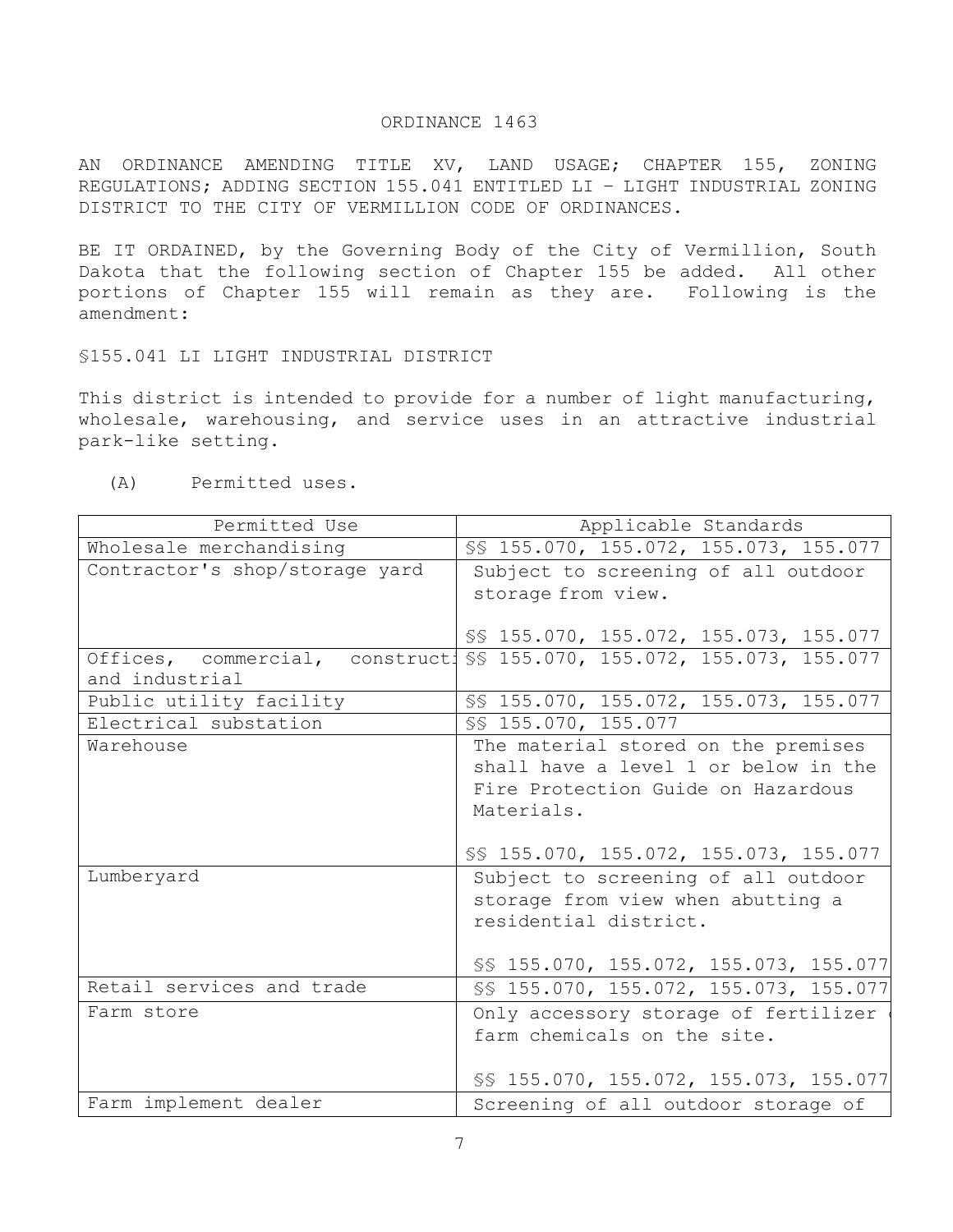|                                    | parts from view                       |  |  |  |
|------------------------------------|---------------------------------------|--|--|--|
|                                    | SS 155.070, 155.072, 155.073, 155.077 |  |  |  |
| Broadcast tower                    | Located at least 300 feet from a      |  |  |  |
|                                    | residential district.                 |  |  |  |
|                                    |                                       |  |  |  |
|                                    | SS 155.070, 155.072, 155.073, 155.077 |  |  |  |
| Telecommunications tower           | SS 155.070, 155.075, 155.077          |  |  |  |
| Storage facility                   | SS 155.070, 155.075, 155.077          |  |  |  |
| Wireless communications facilities | SS 155.070, 155.075, 155.077, not     |  |  |  |
|                                    | within an identified floodplain area. |  |  |  |
| Motor vehicle repair               | An adequate number of parking spots t |  |  |  |
|                                    | store the cars and screen parts and   |  |  |  |
|                                    | materials from view.                  |  |  |  |
|                                    |                                       |  |  |  |
|                                    | SS 155.070, 155.072, 155.073, 155.077 |  |  |  |

# (B) Conditional uses.

| Applicable Standards                                                                                                               |
|------------------------------------------------------------------------------------------------------------------------------------|
| SS 155.070, 155.072, 155.073, 155.077,<br>155.095(A)                                                                               |
| SS 155.070, 155.072, 155.073, 155.077,<br>155.095(A)                                                                               |
| Located 150-feet from residential distri<br>area (measured from the closest point of<br>the outside wall of both structures)       |
| SS 155.070, 155.072, 155.077, 155.081,<br>155.095(A)                                                                               |
| SS 155.070, 155.072, 155.073, 155.077,<br>155.095(A)                                                                               |
| SS 155.070, 155.072, 155.073, 155.077,<br>155.095(A)                                                                               |
| SS 155.070, 155.072, 155.073, 155.077,<br>155.095(A)                                                                               |
| SS 155.070, 155.072, 155.073, 155.077,<br>155.095(A)                                                                               |
| SS 155.070, 155.072, 155.073, 155.077,<br>155.095(A)                                                                               |
| 300-feet from residential neighborhood<br>minimize effects of diesel fumes and<br>noise.<br>SS 155.070, 155.072, 155.073, 155.077, |
|                                                                                                                                    |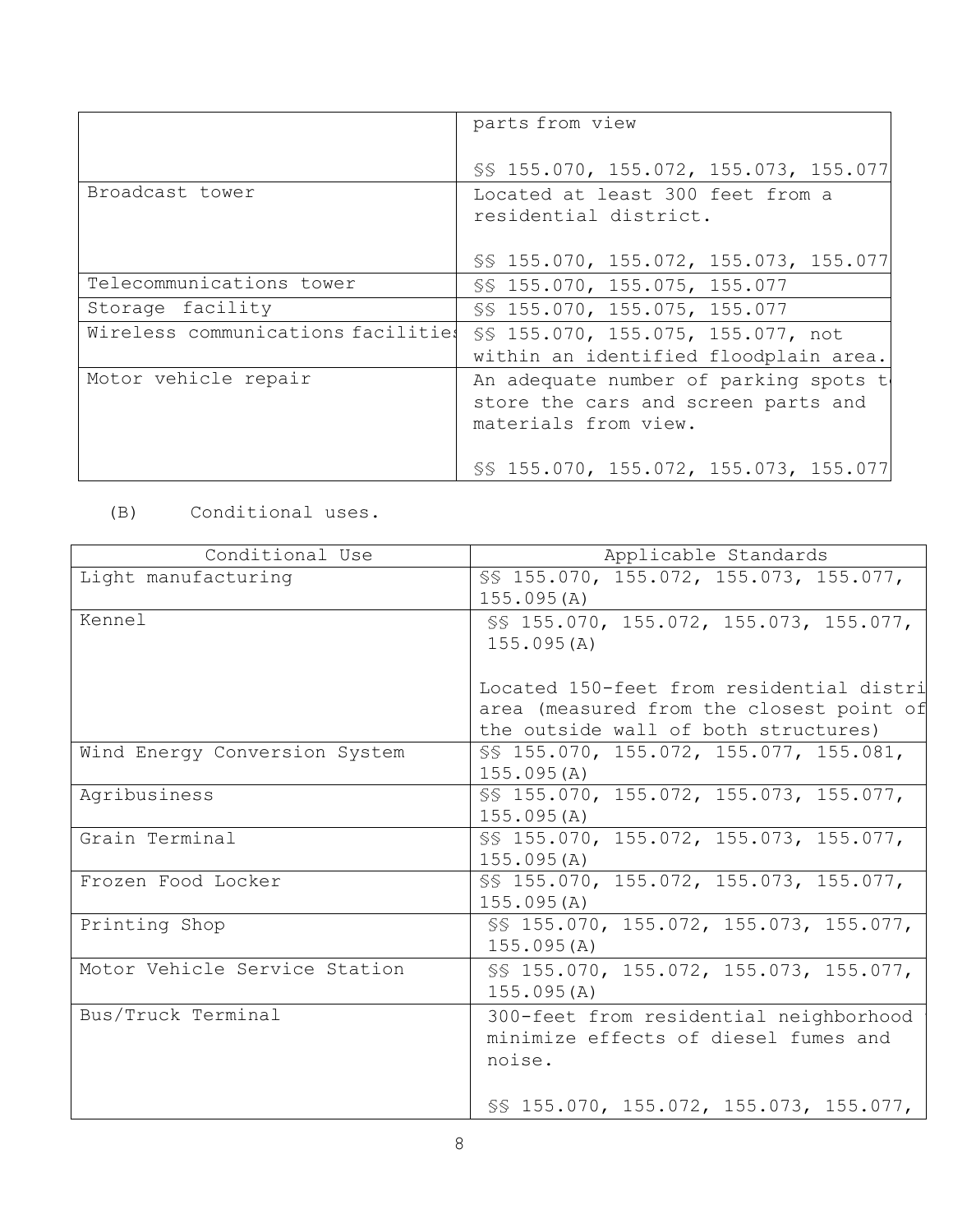|                                     | 155.095(A)                              |  |  |  |
|-------------------------------------|-----------------------------------------|--|--|--|
| Bus and/or Truck Wash               | All water from the truck or bush wash   |  |  |  |
|                                     | being contained on the site.            |  |  |  |
|                                     |                                         |  |  |  |
|                                     | SS 155.070, 155.072, 155.073, 155.077,  |  |  |  |
|                                     | 155.095(A)                              |  |  |  |
| Truck Repair, Sales, and/or Service | Subject to no unscreened material from  |  |  |  |
|                                     | view.                                   |  |  |  |
|                                     |                                         |  |  |  |
|                                     | SS 155.070, 155.072, 155.073, 155.077,  |  |  |  |
|                                     | 155.095(A)                              |  |  |  |
| Recycling Collection Facility       | Subject to any outdoor storage of       |  |  |  |
|                                     | recyclable materials must be within an  |  |  |  |
|                                     | opaque screened area at least 6 feet in |  |  |  |
|                                     | height.                                 |  |  |  |
|                                     |                                         |  |  |  |
|                                     | SS 155.070, 155.072, 155.073, 155.077,  |  |  |  |
|                                     | 155.095(A)                              |  |  |  |
| Recycling Processing Facility       | Screening of all recyclable materials   |  |  |  |
|                                     | from view.                              |  |  |  |
|                                     |                                         |  |  |  |
|                                     | SS 155.070, 155.072, 155.073, 155.077,  |  |  |  |
|                                     | 155.095(A)                              |  |  |  |
| Automobile Storage Yard             | Screening of the storage yard with fenc |  |  |  |
|                                     | berm, vegetation, or placement on the   |  |  |  |
|                                     | lot.                                    |  |  |  |
|                                     |                                         |  |  |  |
|                                     | SS 155.070, 155.072, 155.073, 155.077,  |  |  |  |
|                                     | 155.095(A)                              |  |  |  |

(C) Lot and yard regulations. All measurements shall be taken from the lot line to the building line (see definitions). Values listed are minimums, unless otherwise stated.

|             |  |      | Lot Area Building Frontage Front   Side   Rear Yar Maximum Height |      |      |                         |  |
|-------------|--|------|-------------------------------------------------------------------|------|------|-------------------------|--|
|             |  | Line |                                                                   | Yard | Yard |                         |  |
| All Uses NA |  |      |                                                                   |      |      |                         |  |
|             |  |      |                                                                   |      |      | see #3   see #1 see #2, |  |
|             |  |      |                                                                   |      | #3   |                         |  |

Exceptions:

#1 A side yard of 15 feet shall be required where a lot is adjacent to or abuts a residential district.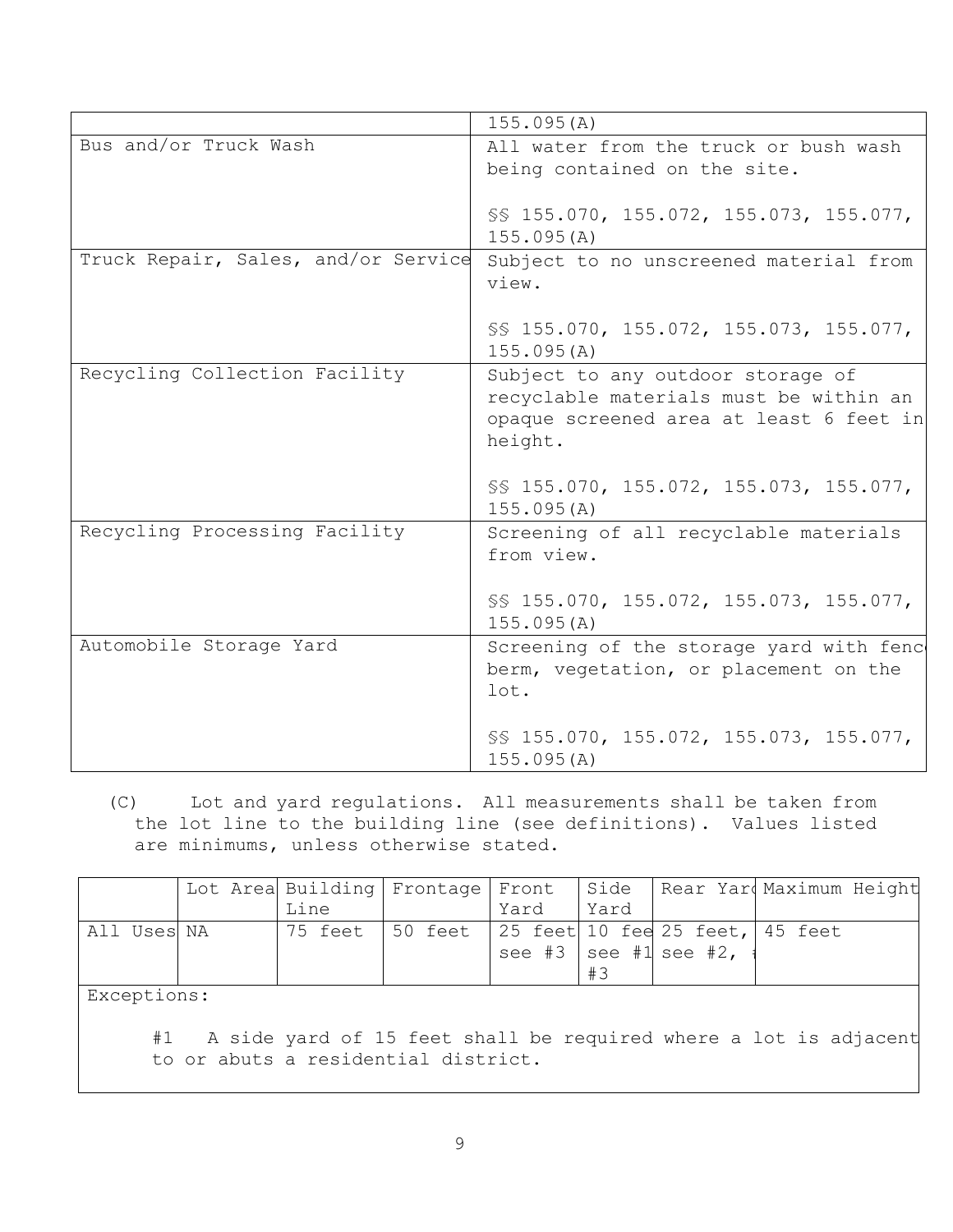#2 A rear yard of 25 feet shall be required where a lot is adjacent to or abuts a residential district. #3 There shall be a required front yard on each street side of lots

#4 See also adjustments to yard regulations (§ 155.082) for other specific exceptions.

#5 Rear yard may be reduced to 0 feet when rear yard abuts railroad rights-of-way.

Dated at Vermillion, South Dakota this 2nd day of May, 2022

 THE GOVERNING BODY OF THE CITY OF VERMILLION, SOUTH DAKOTA  $BY$ 

Kelsey Collier-Wise, Mayor

ATTEST:

Katie E. Redden, Finance Officer

 $BY$ 

Adoption of the Ordinance was seconded by Council Member Hellwege. Thereafter the question of the adoption of the Ordinance was put to a roll call vote of the Governing Body, and the members voted as follows: Hellwege-Y, Holland-Y, Humphrey-Y, Jennewein-Y, Letellier-Y, Price-Y, Mayor Collier-Wise-Y.

Motion carried 7 to 0. Mayor Collier-Wise declared that the Ordinance has been adopted and directed publication thereof as required by law.

B. Second reading of Ordinance 1464 Amending Title XV, Land Usage; Chapter 155, Zoning Regulations; Section 155.026 to Rezone Parts of Land Adjacent to the Railroad in Lower Vermillion Adjacent to West Street, Chestnut Street, Broadway Street, Amber Street, 12th Street, Luxemburg Street, Austin Street, and Bloomingdale Street from the GI – General Industrial District to the LI – Light Industrial District

Jose Dominguez, City Engineer, reported on the second reading of Ordinance No. 1464. Jose noted that the previous agenda item created the new LI-Light Industrial Zoning District. Jose stated that this district is intended to be a "lighter industrial" district that would also eliminate the rear yard setback requirements when adjacent to the railroad right-of-way.

Jose stated that the City's Planning and Zoning Commission (Commission) considered this item at their April 11th meeting. Jose stated that some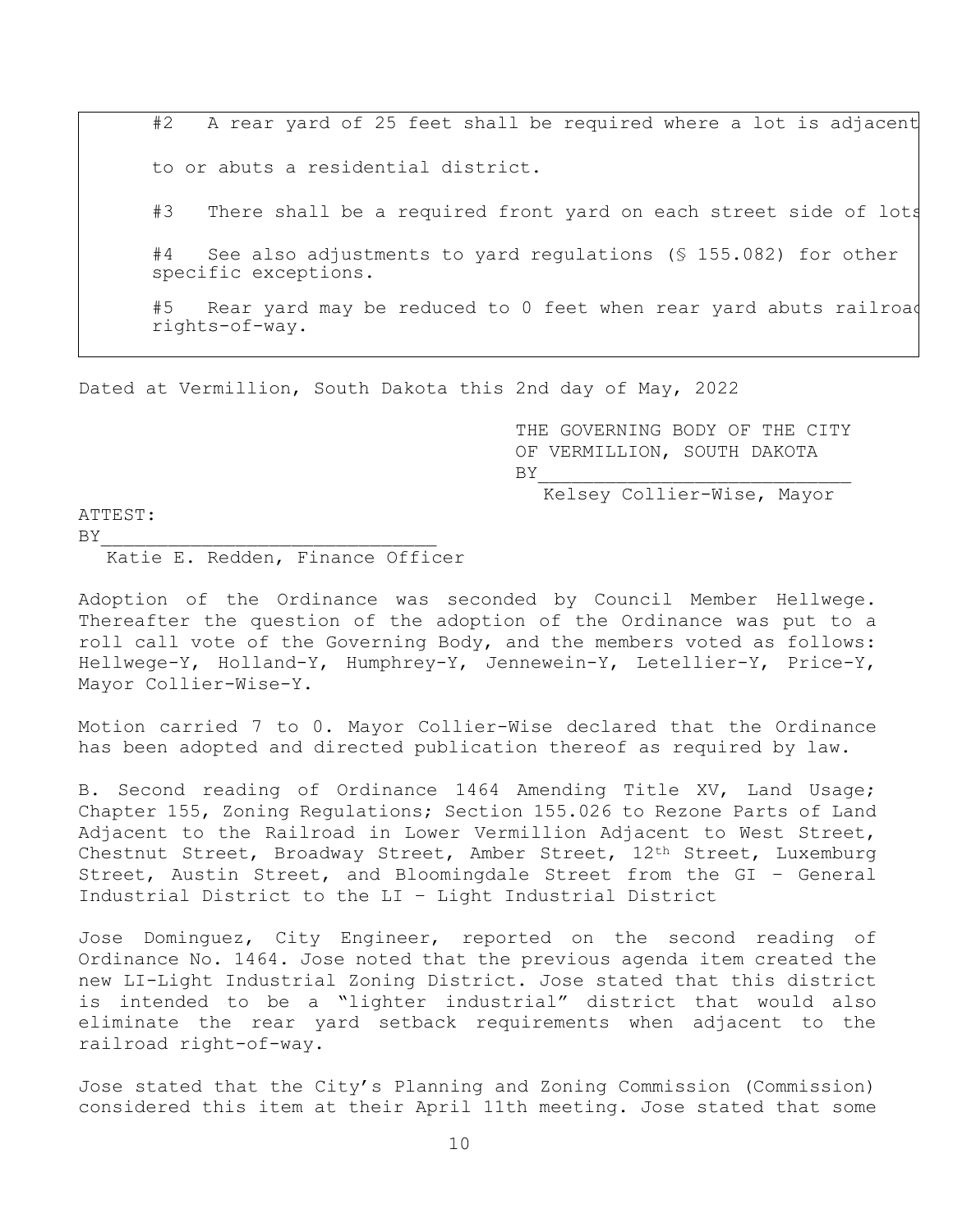of the Commissioners were concerned that the rezoning might create problems between existing residential uses and future industrial uses east of 12th Street. Jose noted that, additionally and not related to the item being discussed, some of the Commission members are also concerned with the amount of public notifications when the rezoning is City initiated. Jose stated that it should be noted that the City follows the State required process which only requires that the City publish the notice of the public meeting in the newspaper. Jose noted that legal notices are posted to the City's website for review. Jose stated that approximately 50 people have opted to register for the free subscription service available through the City's website which sends an email when a legal notice is posted. Jose noted that two residents of the area to be rezoned did attend the Commission meeting and an additional resident of the area called to learn more about the rezoning.

Jose noted that, at the April 2021 Commission meeting, the Commission directed Staff to bring up for future consideration a new industrial district. Jose stated that, during that meeting, the area being considered for the new zoning district was the industrially zoned land below the bluff. Jose noted that this land is currently all zoned General Industrial with the majority being adjacent to the railroad right-ofway. Jose stated that this industrial area is also sandwiched between two residential districts. Jose noted that rezoning this area to the new LI-Light Industrial district would allow the residential property owners an opportunity to possibly voice their concerns at a public meeting for some of the uses. Jose noted that the rezoning would also allow for the rear yard setback to be reduced from 25-feet to 0-feet along properties adjacent to the railroad right-of-way.

Jose noted that staff also discussed the proposed changes with the Vermillion Chamber and Development Company to ensure that the proposed changes would not eliminate the possibility of attracting development to the city.

Kevin Myron, 715 Brooks Drive, noted that he would ask the City Council to not vote on this ordinance until everyone was notified of the change. Kevin stated that none of the property owners were notified about this zoning change which could potentially devalue his land. Kevin noted that the ordinance is good, but the property owners should be notified. Kevin noted that he is in the process of a six month rezone process and this rezone took three meetings and he does not think that is right.

Jon Cole stated that he would like to move his five-minute timeframe to Kevin to talk more. Mayor Collier-Wise stated that it is five minutes per person and Mr. Myron has gone over his five-minute time allowance.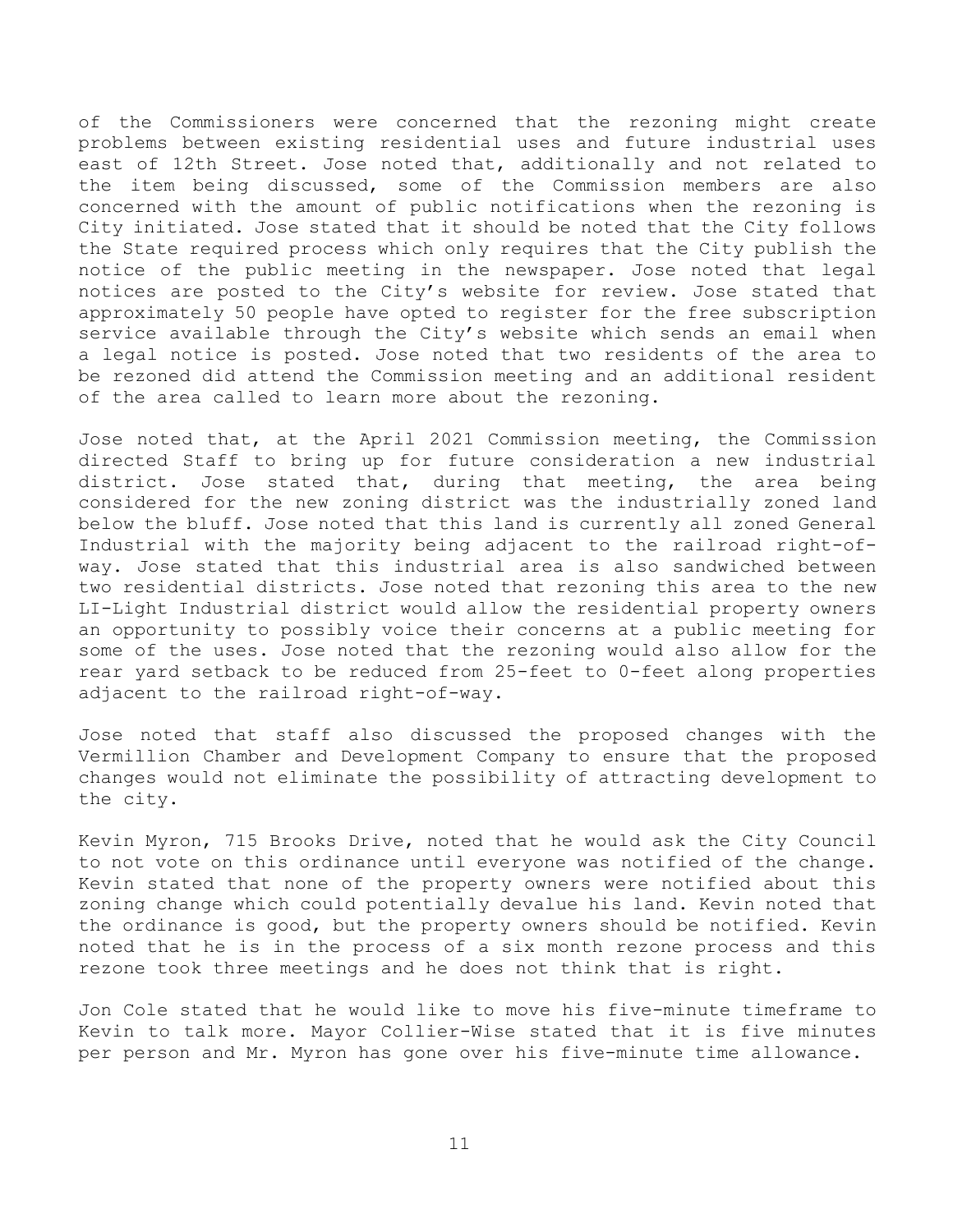Craig Myron, Kevin Myron's father, stated that he owns a lot of property in the area being considered for rezone with no notification besides a publication in the newspaper. Craig stated that he has been doing work for 60 years in Vermillion and how can the City change the zoning without notifying the property owners directly.

Mike Murra, 1815 Vonnie, stated that the Council should not vote on this because of the property owners not being directly notified.

Council Member Brian Humphrey thanked everyone for voicing their opinions because he had not been notified of any concerns before the meeting. Brian noted that he has the intentions to move to table this item until a later date.

Mayor Collier-Wise asked Jose Dominguez, City Engineer, to describe the process.

Jose Dominguez, City Engineer, stated that this rezone that is taking place started in April of 2021. Jose noted that, at that time, a citizen talked to staff about a potential setback adjustment for them to utilize more of their land around the railroad. Jose noted that the rear setback variance was brought to the Council and awarded in October of 2021. Jose noted that, at that meeting, Council requested that the Commission consider amending the zoning in the area to eliminate the future need of considering variances due to the setback issues for properties adjacent to the railroad's right-of-way. Jose noted that from October 2021 till April 2022 staff worked on an ordinance with assistance from the VCDC to adjust this area of land. Jose noted that staff took the new ordinance to the planning and zoning commission on April 11th, 2022. After reviewing the ordinance, the Commission voted 6-0 with one member abstaining to approve the proposed ordinance as being presented.

Council Member Holland asked if there would be any loss of nonconforming uses for this zoning change. Jose noted that nothing will become nonconforming in what is located in this zone.

Council Member Lettlier stated that there are pros and cons to this ordinance change being tabled. Lettlier stated that the pros are that the processes would slow down and the property owners would be able to voice their opinion. Lettlier noted that cons are if a current owner would like to utilize this zoning change to their advantage of a new business it would slow that down and any potential construction plans.

Council Member Price noted that there are two issues with this zone change. Price noted that the first issue is the variances and the second is that the current General Industrial District is close to residential zone. Price noted that having a conditional use permit allows for the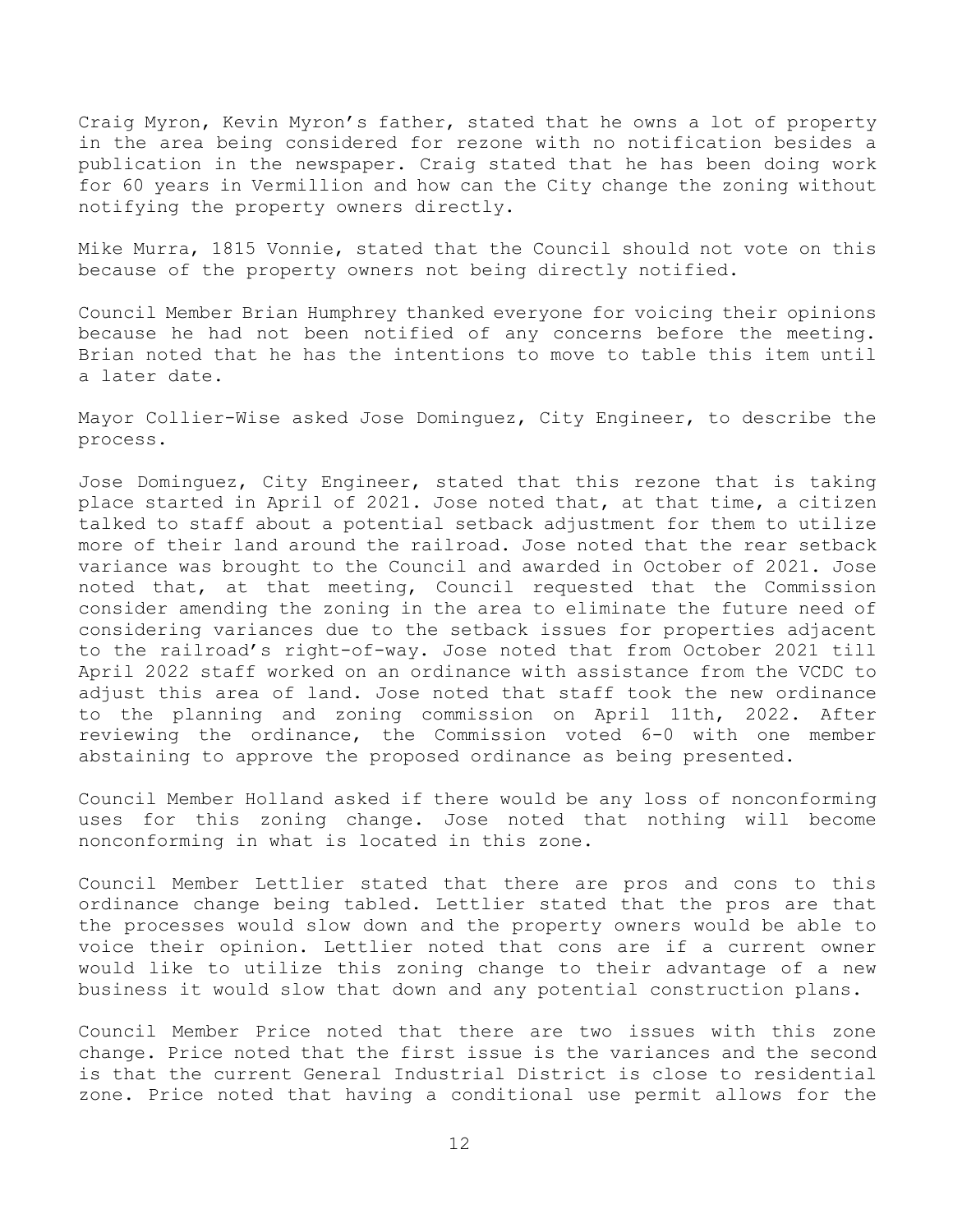individuals in the residential areas to have more say on what is being built in their backyards.

Council Member Hellwege thanked everyone for voicing their opinions.

139-22 Council Member Humphrey moved to table Ordinance No. 1464 until the June 6th regular Council meeting. Council Member Price seconded the motion. Motion carried 7 to 0. Mayor Collier-Wise declared the motion adopted.

8. New Business

A. Agreement with the University of South Dakota to provide law enforcement powers to the University Police Department through the Vermillion Police Department

John Prescott, City Manager, reported on the agreement with the University of South Dakota to provide law enforcement powers to the University Police Department through the Vermillion Police Department. John noted that a University Police Department in South Dakota needs to obtain their law enforcement authority from an agency that has jurisdiction where the university is located. John noted that, since the early 1990's, the University Police Department at the University of South Dakota has received their law enforcement authority through the Vermillion Police Department. John stated that the current agreement for the Vermillion Police Department law enforcement authority to be extended to the University Police Department was approved in June 2019 and is set to expire on June 30, 2022.

John noted that there was a great deal of discussion and work put into developing the current agreement. John stated that both parties worked to obtain a better understanding of which agency was providing training, the cost for the training, and which training needs to be completed. John noted that the 2019 agreement better identified the minimum training that UPD officers would receive and that UPD will have some of their staff trained as trainers to provide training for UPD officers. John noted that language was added in 2019 regarding the training for a bike officer and the responsible agency for having an officer who is a trainer. John stated that the 2019 agreement added language that USD would provide space on campus for law enforcement meetings or training to take place. John noted that this is helpful as the training space in the basement of the Public Safety Center is lacking and not always in useable condition.

John stated that the joint training exercises such as the Active Shooter training typically held in the summer months are very valuable to all agencies involved. John noted that, in recognition of providing this type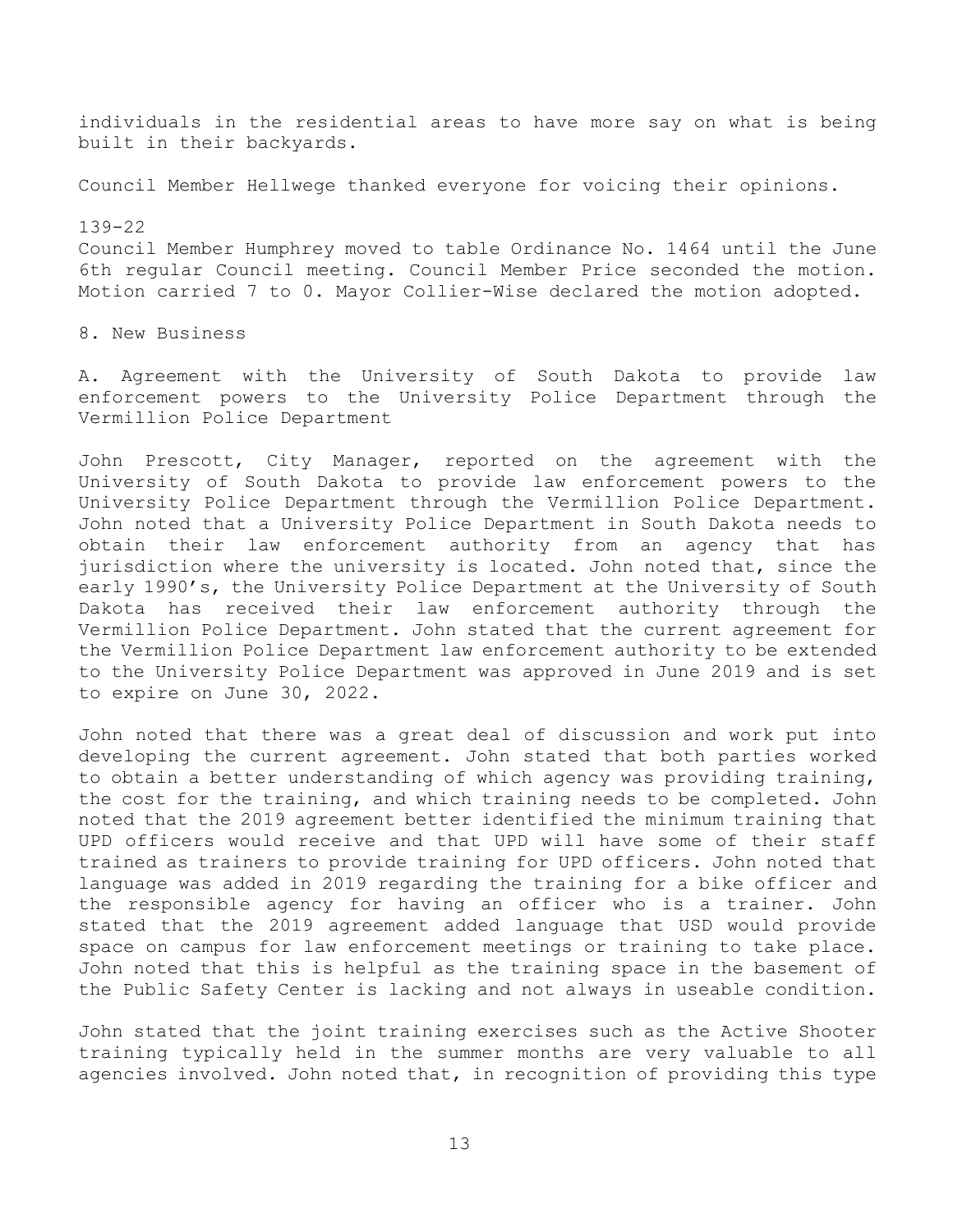of larger scale and other training, USD agreed to provide annual funding to the City based on the size of the UPD staff.

John stated that the 2019 agreement worked well and a number of the concerns from three years ago have been addressed. John noted that the proposed agreement would be for three years from July 1, 2022 through June 30, 2025. John noted that the City Attorney and USD Attorney have both reviewed the agreement.

John noted that the proposed agreement is very similar to the expiring agreement with a couple of changes. The changes include: The annual \$500 per UPD employee for training costs is proposed to be suspended for the next three years. UPD has taken a number of steps to improve their training capacities and efforts to become a full partner in the regional training of law enforcement; The cap on the number of times USD would provide meeting or training space on campus has been removed. UPD now has better access to conference/meeting room space on campus; UPD will work with the Vermillion Police Department on a training plan, associated costs, and utilize available instructors to complete mandatory training requirements; UPD will maintain crisis/hostage negotiators and make the negotiators available to assist with city incidents as requested and available; and UPD will train an Officer to assist the Police Department and Clay County Sheriff's Office with the teaching of DARE to K-12 students. Discussion followed on the agreement.

### 140-22

Council Member Holland moved approval of the Agreement with the University of South Dakota to provide law enforcement powers to the University Police Department through the Vermillion Police Department. Council Member Price seconded the motion. Motion carried 7 to 0. Mayor Collier-Wise declared the motion adopted.

B. Request to close North Pine Street from East Cedar Street to East National Street for Alpha Phi's Sorority Recruitment Bid Day on Thursday, August 18, 2022 from 10:00 a.m. to 4:00 p.m.

Stone Conley, Assistant to the City Manager, reported that the Alpha Phi Sorority has requested the closure of N. Pine Street from E. Cedar Street to E. National Street for Alpha Phi's Sorority Recruitment Bid Day event. Stone noted that the street closure is requested for Thursday, August 18, 2022 from 10:00 a.m. to 4:00 p.m.

Stone noted that the completed street closure request application and diagram are attached. Stone stated that the Street, Police, Fire, and EMS departments have been notified of the street closure request and did not have any concerns. Stone noted that cleanup will be handled by the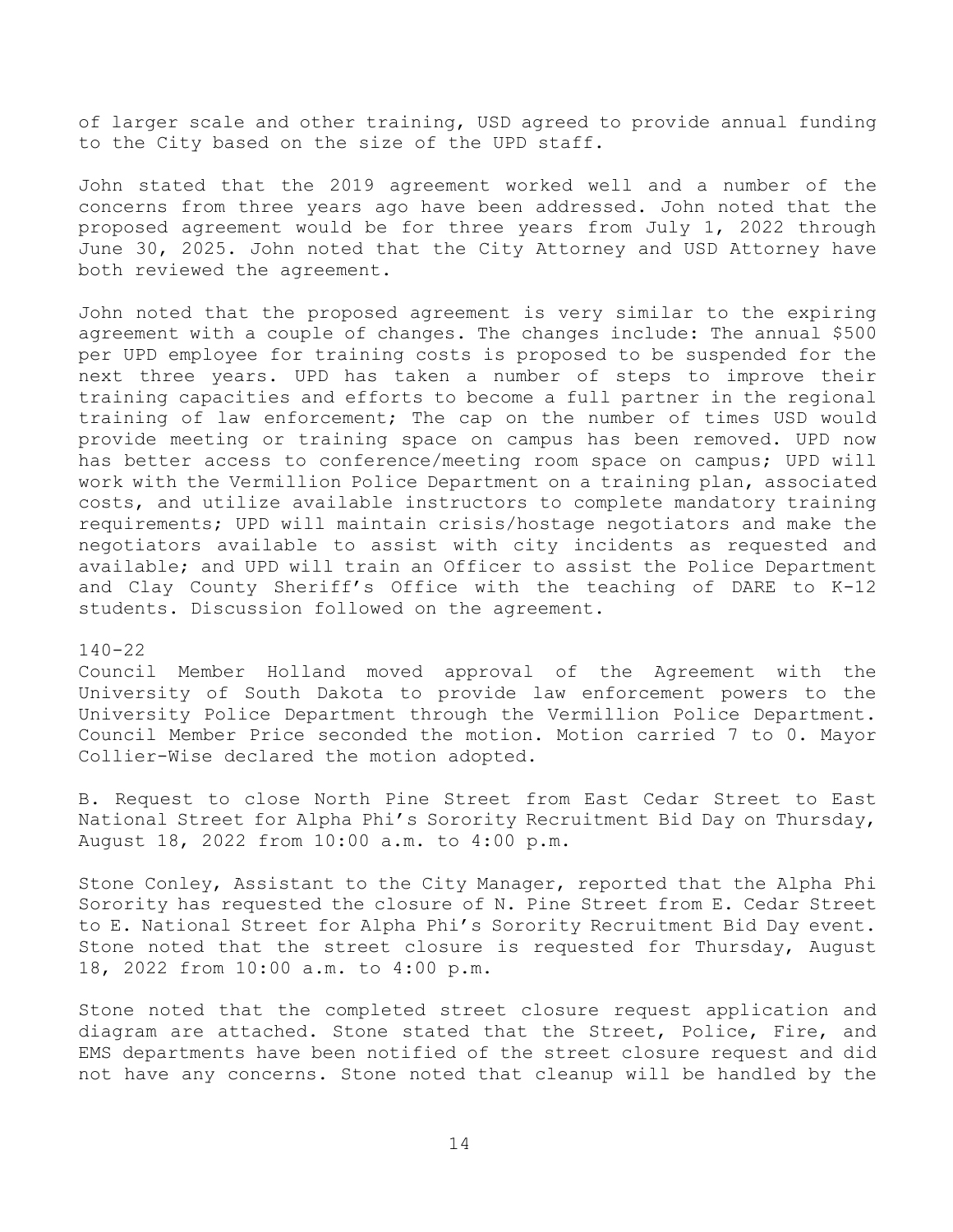Alpha Phi organization after the event concludes and the street will be cleared immediately.

Stone stated that, according to the application, Alpha Phi's organizer of this street closure will meet with neighbors to notify them of the street closing.

Stone stated that the street closure request covers the same location as Alpha Phi's previous street closure requests starting in 2017, which has never had issues.

#### 141-22

Council Member Hellwege moved approval to close North Pine Street from East Cedar Street to East National Street for Alpha Phi's Sorority Recruitment Bid Day on Thursday, August 18, 2022 from 10:00 a.m. to 4:00 p.m. Council Member Humphrey seconded the motion. Motion carried 7 to 0. Mayor Collier-Wise declared the motion adopted.

C. Request from the Law Enforcement Torch Run South Dakota and Special Olympics to use a rolling barricade to close West Main Street from Plum Street to High Street on Sunday, May 15, 2022 from 5:00 p.m. to 6:00 p.m. for the Special Olympics Torch Run

Stone Conley, Assistant to the City Manager, reported that the Law Enforcement Torch Run and Special Olympics South Dakota is requesting the approval to conduct a "rolling barricade" from the corner of East Main Street and Plum Street west to the intersection of High Street. Stone noted that this would be for the Law Enforcement Torch Run with Police Officers and Special Olympics athletes from across the state carrying the Flame of Hope to the South Dakota Summer Games in Spearfish this year. Stone stated that this event would take place on Sunday, May 15, 2022 from 5:00 p.m. - 6:00 p.m. Stone noted that the times reflected are approximate due to the "rolling barricade" where the roads would only need to be blocked off for a brief time as runners make their way through the streets to participate in the run, leading to the opening ceremonies in Spearfish this year.

Stone noted that there will be volunteers on site to assist with the preparation and cleanup for the event. Stone stated that the law enforcement officers and vehicles will be arriving from other areas of the state to assist and caravan the runners as well. Stone stated that a map of the area and route planned for the event is attached for review.

Stone noted that the Streets, Police, and Fire/EMS Departments have all been notified of this closure and did not have any concerns or issues with the closure.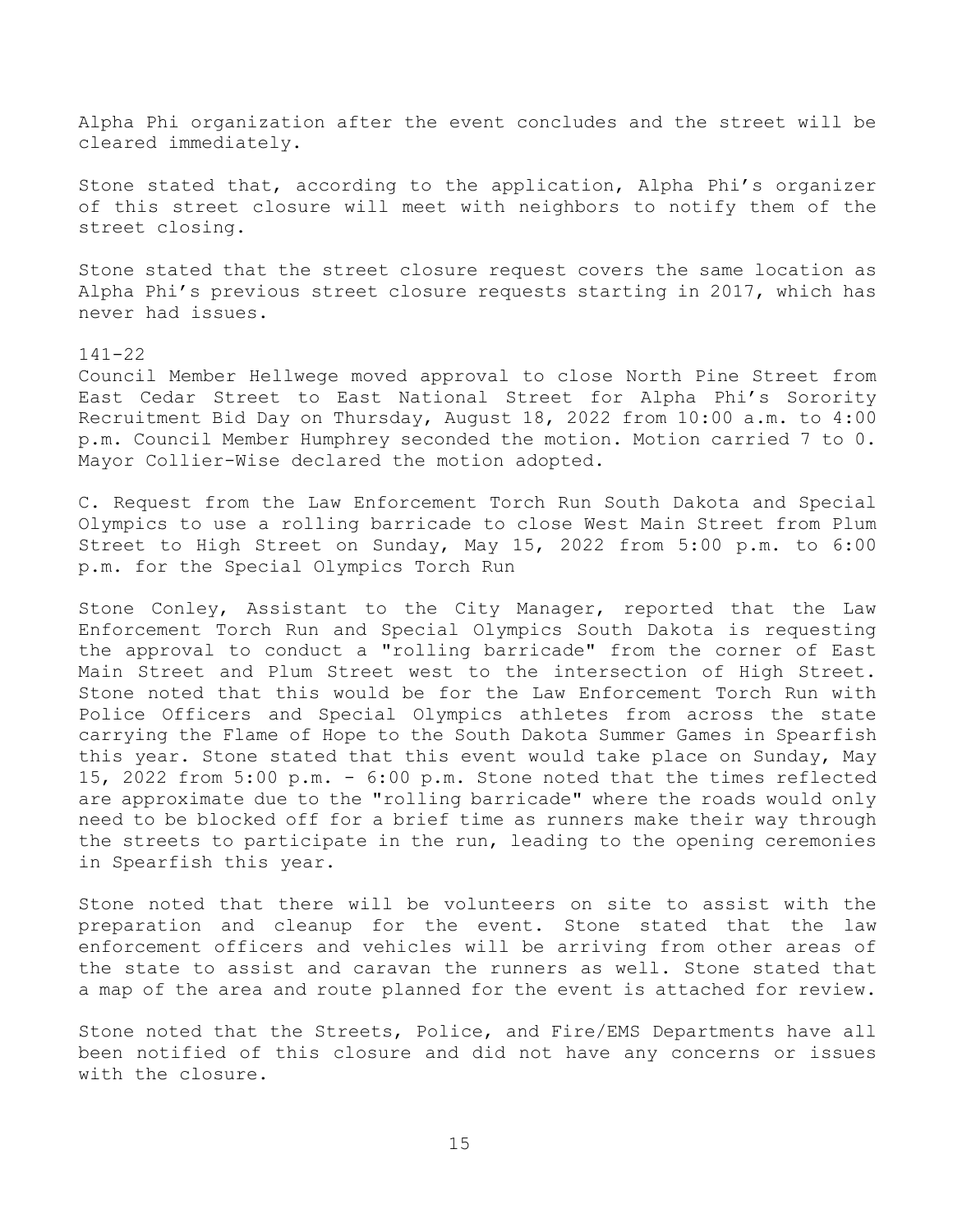### 142-22

Council Member Holland moved approval of the request from the Law Enforcement Torch Run South Dakota and Special Olympics to use a rolling barricade to close West Main Street from Plum Street to High Street on Sunday, May 15, 2022 from 5:00 p.m. to 6:00 p.m. for the Special Olympics Torch Run. Council Member Price seconded the motion. Motion carried 7 to 0. Mayor Collier-Wise declared the motion adopted.

D. Request to close Rose Street from Coyote Village to the Dakota Dome on Friday August 19, 2022 from 5:00 a.m. to 4:00 p.m., for USD's Move-In Day event

Stone Conley, Assistant to the City Manager, reported that the University has requested the closing of Rose Street from Coyote Village to the Dakota Dome during their Move-In Day. Stone stated that the request for the closure is due to safety concerns with traffic. Stone reported that, to remove the danger of the local traffic on Rose Street, USD has requested that Rose Street from Coyote Village to the Dakota Dome be closed from 5:00 a.m. to 4:00 p.m. on Friday, August 19, 2022. Stone noted that the Police, Fire, and EMS Departments have been notified of the closure request. Stone noted that USD could not sign the certificate of insurance naming the City as an additional insured but provided language that they have insurance for the street closure. Stone recommended approval of the street closure.

#### 143-22

Council Member Holland moved approval of the Request to close Rose Street from Coyote Village to the Dakota Dome on Friday August 19, 2022 from 5:00 a.m. to 4:00 p.m. for USD's Move-In Day event. Council Member Hellwege seconded the motion. Motion carried 7 to 0. Mayor Collier-Wise declared the motion adopted.

E. Request from USD for temporary street closing of N. Plum Street from E. Cherry Street to Highway 50 for Move-In Day on Friday, August 19, 2022 from 6:00 a.m. to 4:00 p.m.

Stone Conley, Assistant to the City Manager, reported that the University of South Dakota has historically been utilizing Plum Street, between Highway 50 and E. Cherry Street, during their Move-In Day. Stone stated that the traffic control for the move-in requires the assistance of the City and the DOT. Stone stated that the request from USD is included in the packet. Stone reported that, in order to mitigate the danger of the local traffic on Plum Street, USD has requested that Plum Street from Cherry Street to Hwy. 50 be closed from 6:00 a.m. to 4:00 p.m. on Friday, August 19, 2022. Stone noted that the Police, Fire, and EMS Departments have been notified of the closure request. Stone noted that USD could not sign the certificate of insurance naming the City as an additional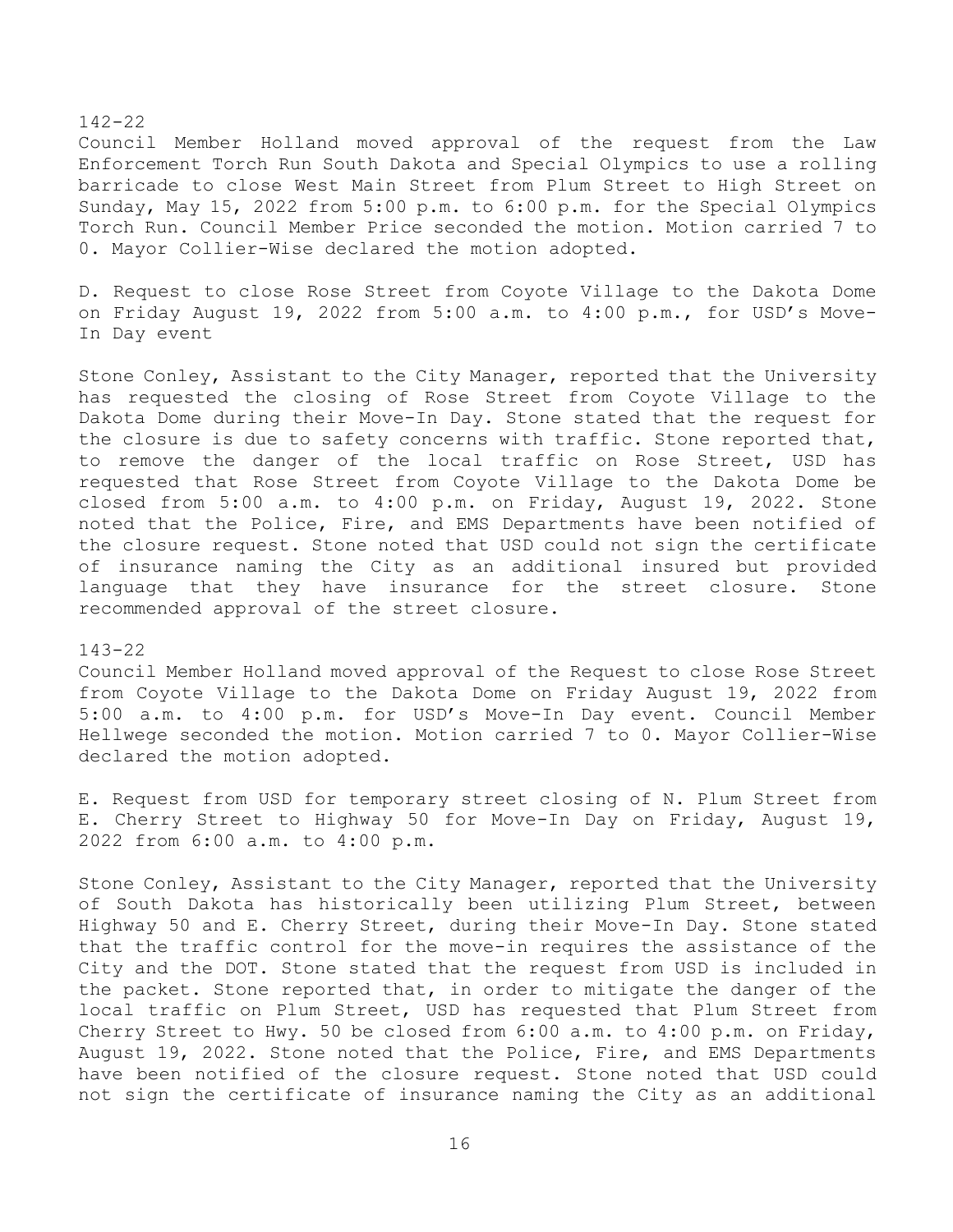insured but provided language that they have insurance for the street closure.

#### 144-22

Council Member Holland moved approval of the Request from USD for temporary street closing of N. Plum Street from E. Cherry Street to Highway 50 for Move-In Day on Friday, August 19, 2022 from 6:00 a.m. to 4:00 p.m. Council Member Price seconded the motion. Motion carried 7 to 0. Mayor Collier-Wise declared the motion adopted.

# F. Presentation on backyard chicken ordinances

John Prescott, City Manager, reported on the backyard chicken ordinances. John noted that, over the course of several months during late 2015 and early 2016, proposed ordinance changes to allow for backyard chickens were developed. John noted that potential changes were discussed by the City Council's Policies and Procedures Committee and at several noon City Council meetings. John stated that two ordinances were developed and brought forward for City Council consideration. John noted that first reading of Ordinance No. 1337 was heard at the April 18, 2016 City Council meeting and was tabled indefinitely. John stated that this ordinance would have amended Chapter 93 of City Code to include definitions, conditions, limitation, and permit requirements related to backyard chickens. John stated that Ordinance No. 1338 was to have first reading at the May 2, 2016 City Council meeting. John noted that this ordinance was to address zoning regulations as it pertained to chicken coops as accessory buildings. John noted that, given that Ordinance No. 1337 had been tabled indefinitely, the same action was taken with Ordinance No. 1338.

John stated that interest has been expressed again bringing revised Ordinance No. 1337 and No. 1338 forward for discussion and possible City Council action. John noted that the Policies and Procedures Committee met in early April to discuss revisions to the two ordinances. John stated that a report of the Policies and Procedures Committee meeting was made at the April 18, 2022 City Council meeting.

John noted that the majority of the proposed revisions would impact Ordinance No. 1337. John stated that the enclosed version of proposed Ordinance No. 1337 demonstrates the changes from the proposal brought for consideration in 2016 to the recommendations of the current Policies and Procedures Committee. Some of the changes to this ordinance include: 93.01 - Removing the reference to A-1 zoning; reducing the space of chicken coops from dwellings used for human habitation from 150 feet to 25 feet; 93.53 – Reducing the number of permitted chickens from 4 to 3; removing a number of previously proposed requirements with regard to the chicken coop structure requirements; removing a number of requirements

17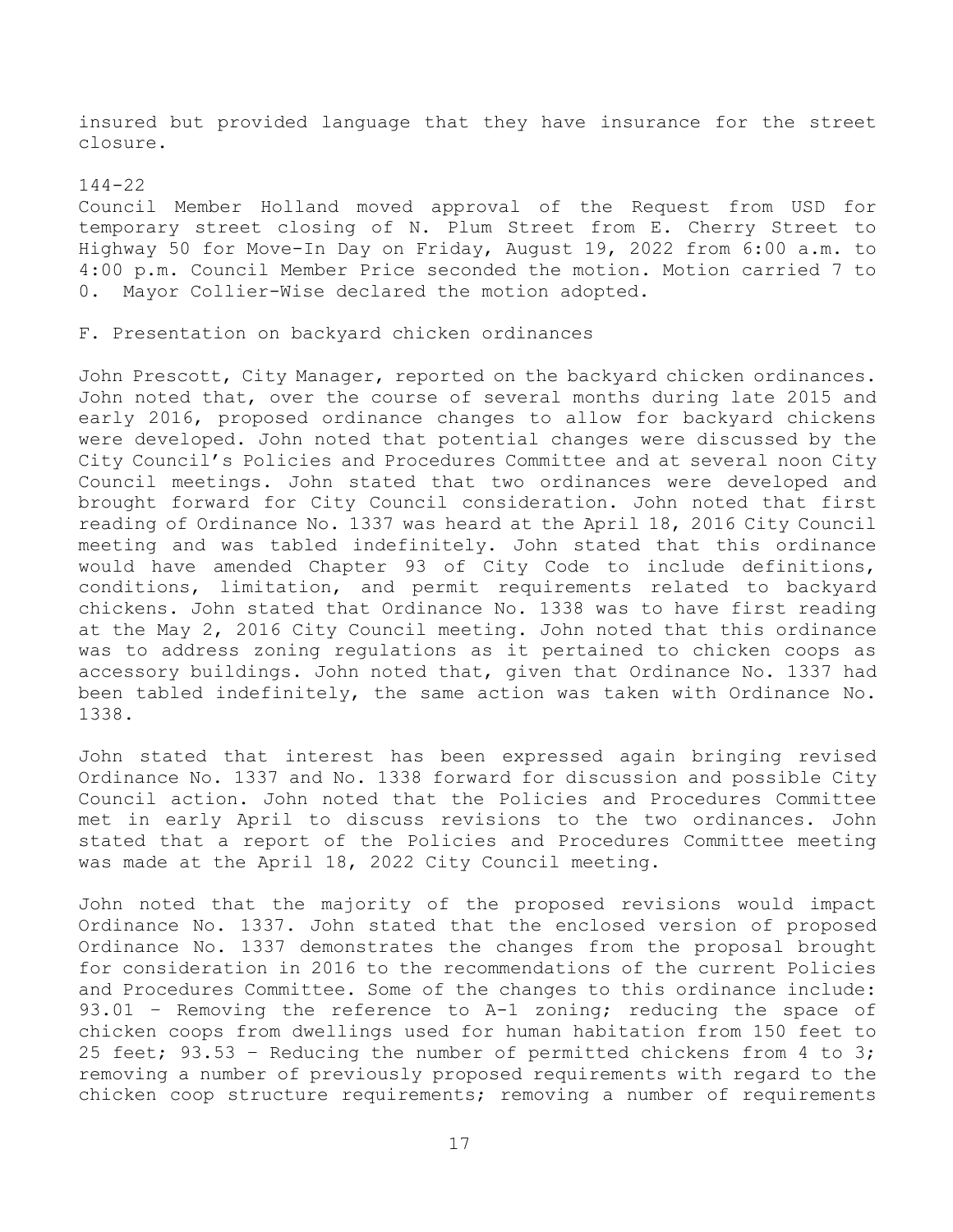related to the run or exercise yard that is required; 93.54 – removing the requirement to obtain 100% permission from property owners sharing a property line with the permit applicant; 93.55 – removing the requirement to provide the breed of chickens on the application for a permit.

John noted that a change is also proposed for Ordinance No. 1338 to have chicken coops considered an accessory building only if the size of the structure exceeds 120 square feet. John stated that, when Ordinance No. 1338 was originally developed, all chicken coops would have been considered accessory buildings. John noted that the Planning and Zoning Commission will consider the proposed ordinance at their May 23, 2022 meeting.

Council Member Hellwege thanked staff for their work on this item. Hellwege mentioned that there needs to be a simpler process for applicants to request more than three hens. Discussion followed on the chicken ordinances.

G. Library Board of Trustee appointments

Mayor Collier-Wise reported that there are two three-year terms on the Library Board due to the terms of Eric Young and Gabrielle Strouse expiring in May. Mayor Collier-Wise recommended the reappointment of Eric Young and appointing Wayne Berninger to the two three-year terms on the Library Board. Mayor Collier-Wise thanked those who completed the expression of interest forms.

#### 145-22

Council Member Price moved approval of Eric Young and Wayne Berninger to the two three-year terms on the Library Board. Council Member Holland seconded the motion. Motion carried 7 to 0. Mayor Collier-Wise declared the motion adopted.

9. Bid Openings

A. Fuel quotes

Katie Redden, Finance Officer, read the monthly fuel quotes and recommended the low quote of Jerry's Service on Items 1, 2, 3 & 4.

Item 1 - 4,350 gal unleaded 10% ethanol: Brunick Service \$4.30, Jerry's Service \$3.4160, Stern Oil \$3.5929; Item 2 – 1,000 gal unleaded regular: Brunick Service \$4.60, Jerry's Service \$3.9160, Stern Oil \$3.9590; Item 3 – 3,000 gal No. 2 Diesel fuel dyed: Brunick Service \$5.35, Jerry's Service \$4.50, Stern Oil \$4.7982; Item 4 - 1,000 gal No. 2 diesel fuelclear: Brunick Service \$5.80, Jerry's Service \$4.78, Stern Oil \$5.0782.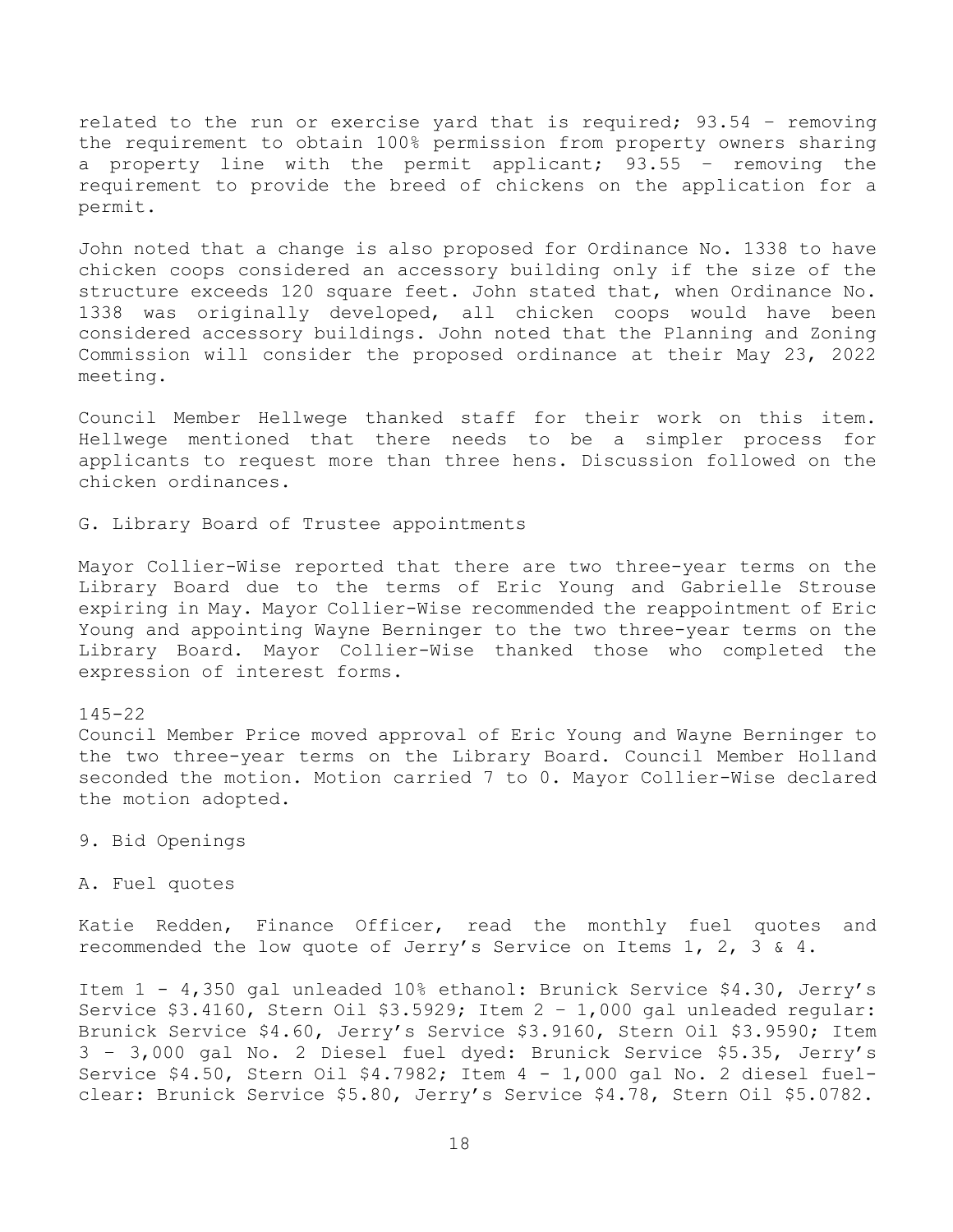# 146-22 Council Member Price moved approval of the low quote of Jerry's Service on Items 1, 2, 3 & 4. Council Member Humphrey seconded the motion. Motion carried 7 to 0. Mayor Collier-Wise declared the motion adopted.

### B. Chip seals

Jose Dominguez, City Engineer, reported that chip sealing is a costeffective way to extend the life of asphalt streets between more expensive overlays. Jose stated that the process consists of the application of rapid curing polymerized asphalt oil which is covered by quartzite chips. Jose stated that the chip seal oil protects the existing asphalt overlay surface by sealing small cracks and voids while the quartzite chip layer also reduces the sun's UV effects on the surface. Jose reviewed a map of the streets to be chip sealed this year. Jose reported that bids were opened April 27, 2022 for the 2022 Chip Seal Project with two bids received. Jose recommended the low bid from Topkote of Yankton in the amount of \$159,142.04. Discussion followed.

Bids: Topkote - \$159,142.04; The Road Guy - \$206,196.36

### 147-22

Council Member Holland moved approval of the low bid from Topkote of Yankton in the amount of \$159,142.04. Council Member Hellwege seconded the motion. Motion carried 7 to 0. Mayor Collier-Wise declared the motion adopted.

## C. Landfill bale bags

Jose Dominguez, City Engineer, reported that the Solid Waste Department uses landfill bale bags in its daily operations at the landfill. Jose noted that the baler compresses the solid waste into bales and slides them into the bale bags before the baled waste is transported to the landfill cell. Jose noted that bidding is required by State law when the cost of the material exceeds \$25,000. These materials were estimated to cost \$60,000. Jose noted that bids were sent to four possible bidders that supply landfill baler bags and the City was scheduled to open bids on April 27, 2022. Jose stated that no bids were received. Jose stated that, since no bids were received, Staff contacted Accent WireTie to negotiate a price for bale bags which is allowed under SDCL 5-18A-5 (9). Jose recommended purchasing the landfill bale bags from Accent WireTire and allowing staff to issue a purchase order for \$76.464 for the material.

# 148-22

Council Member Price moved approval of purchasing the landfill bale bags from Accent WireTire and allowing staff to issue a purchase order for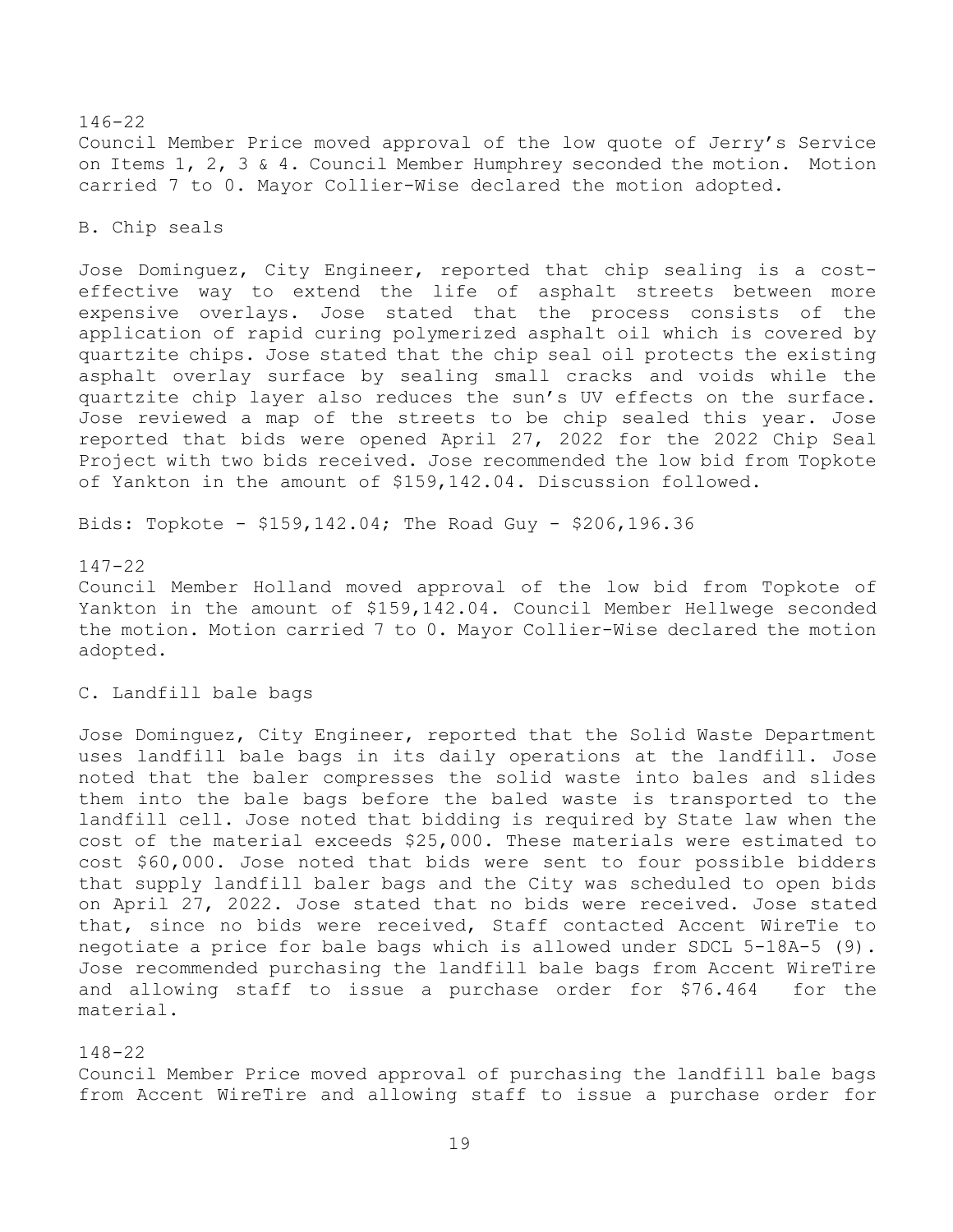\$76.464 for the material. Council Member Hellwege seconded the motion. Motion carried 7 to 0. Mayor Collier-Wise declared the motion adopted.

### D. Prentis Park outfield project

Jose Dominguez, City Engineer, reported on the Prentis Park outfield project. Jose noted that, in recent years, the City has completed several projects at Prentis Park. Jose noted that the last work performed on the playing field was in 2019 when the new infield was finished. Jose noted that the last project done to the outfield was completed in 1996 which included fencing, installation of the warning track and irrigation system.

Jose noted that this proposed project will regrade the entire outfield, install a new irrigation system, install a new warning track, install a new drainage system and perimeter field fence. Jose noted that bid notices were sent to three potential bidders and ten builder's exchanges. Jose stated that two bids were received and opened on April 27, 2022. Jose noted that the low bid was from LT Companies, from Tea, South Dakota for \$248,000. Jose stated that the other bid was from Odey's Field Experts, from Omaha, Nebraska for \$338,900.

Jose noted that LT Companies also included a couple of deduct options which were not requested by the bid documents. Jose noted that the bidder submitted the options to reduce the cost of the project. Jose stated that both deducts were for using a different material for the construction of the warning track. Jose noted that the material specified is like the one installed on the infield's warning track in the 2019 project. Jose stated that the material proposed by the bidder is completely different than what was specified. Jose stated that accepting the bid with the deduct would essentially make the two bids received dissimilar as the other bidder was not given an opportunity to bid a completely different material. Jose recommended, although the City received two good bids, not awarding the project due to the budgetary constraints. Jose noted that if the project is not awarded, a 2023 budget will be developed and presented to the City Council that takes into consideration the updated outfield renovation cost.

### 149-22

Council Member Holland moved to reject the bid for the Prentis Park outfield project. Council Member Price seconded the motion. Motion carried 7 to 0. Mayor Collier-Wise declared the motion adopted.

# 10. City Manager's Report

A. John reported that the next City Council meeting on May 16th will have a public hearing for the rezoning of 1919 W. Cherry Street. The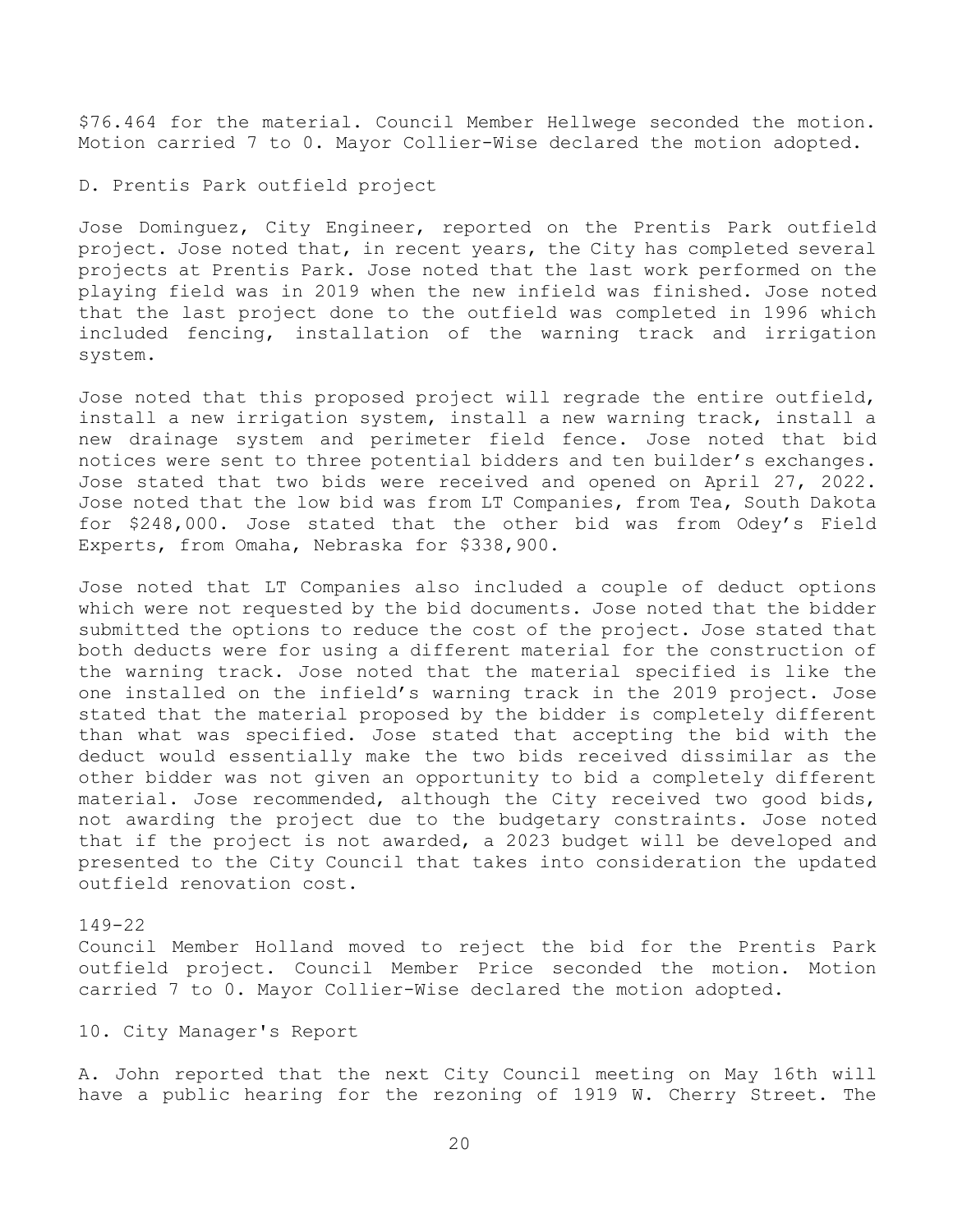request is to rezone the property currently occupied by Ag Opportunities from A-1 Agricultural to L-1 Light Industrial. The County Commission will also be considering this rezoning request on May 31st. The date for a joint meeting of the two governing bodies to consider this rezoning request in the Joint Jurisdiction Zoning Area has not yet been set.

B. John noted that the May 16th meeting will also include the Annual Report by MidAmerican Energy on natural gas service system.

C. John stated that the City Planning and Zoning Commission next meets on Monday, May 9th at 5:30 p.m.

D. John stated that the Landfill and Recycling Center are open on the second and fourth Saturdays of the month. The Landfill will be open from 8:00 a.m. to noon and the Recycling Center will be open from 9:00 a.m to noon. May 14th is the next Saturday these hours will be in place.

E. John reported that the City auction is this Friday, May 6th at the Municipal Service Center. The auction begins at 5:30 p.m. at 115 W. Duke Street. A list of items to be auctioned is available on the City's website.

F. John stated that W. Main Street from alley immediately west of CorTrust Bank to the intersection with High Street will be closed on Saturday, May 7th from 8:00 a.m. to 10:00 p.m. for a fundraising project sponsored by the Eagles Club.

G. John noted that the City's Historic Preservation Commission is meeting this Wednesday, May 4th in the John "Jack" Powell Conference Room at 9:00 a.m.

H. John noted that the Human Relations Commission is meeting this Thursday, May 5th at 5:00 p.m. in the John "Jack" Powell Conference Room.

#### PAYROLL ADDITIONS AND CHANGES

Administration: Stone Conley \$23.32/hr; Golf Maintenance: Charlie Ward \$11.25/hr; Recreation: Hannah Auen \$10.00/hr, Sophia Gapp \$10.00/hr, Alicia Thul \$10.00/hr, Madigan Wallin \$30.00/game, Joseph Knoer \$30.00/game, Cassie Quail \$10.00/hr, Matt Slagus \$10.00/hr; Pool: Mya Halverson \$10.00/hr, Abby Hanson \$10.00/hr, Isaiah Wapniarski \$10.00/hr; Parks: Jackson Coker \$11.00/hr, Morgan Hansen \$11.00/hr, Natalie Mazurek \$11.00/hr; Clubhouse: Stephanie Carr \$10.00/hr, Piper Roseland-Bender \$10.0/hr, Jason Samec \$10.00/hr; Parks/Golf Maintenance: Chris White \$12.25/hr; Wastewater: Nick Anglin \$19.23/hr; Clubhouse/Maintenance \$11.25/hr

21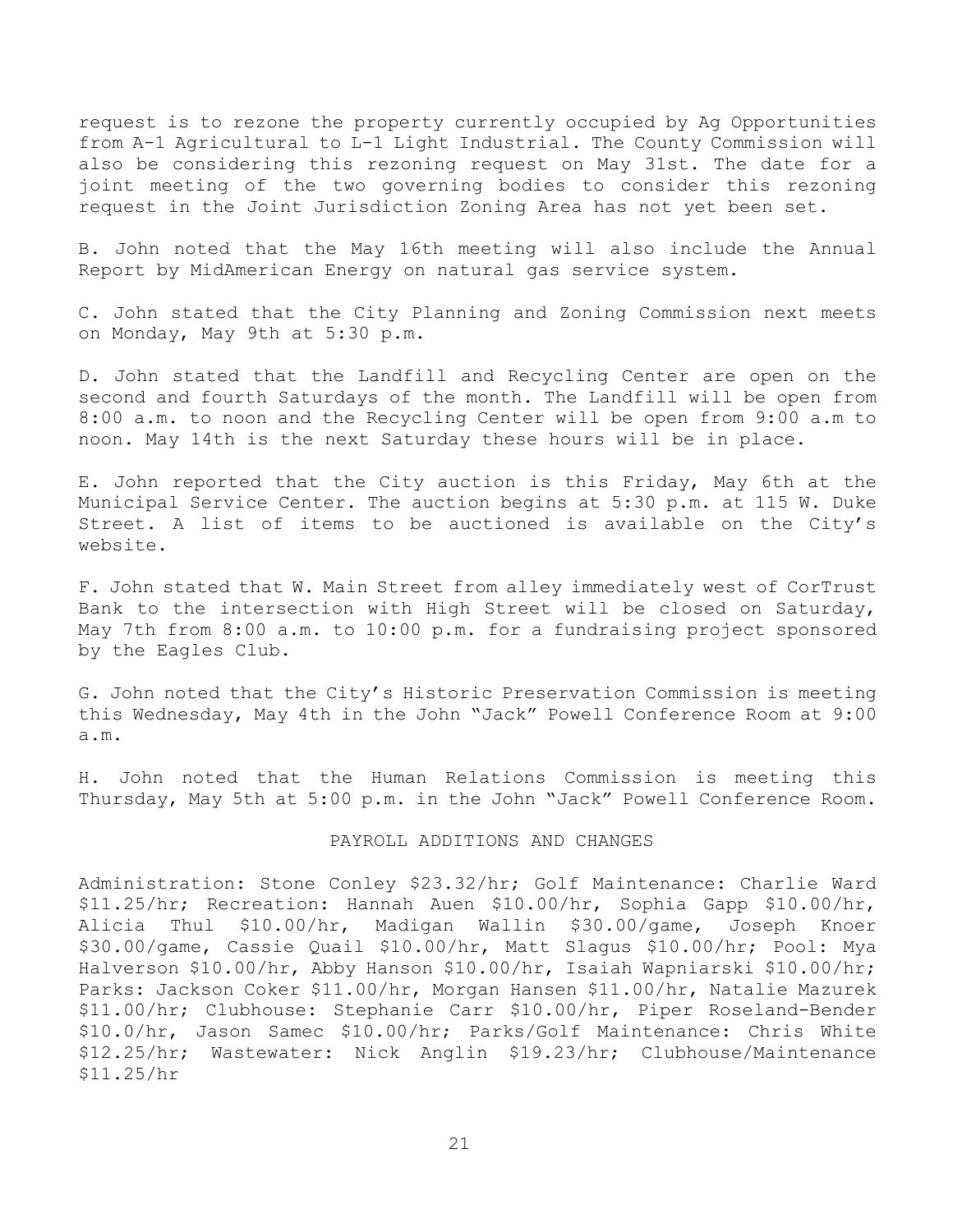11. Invoices Payable

150-22

Council Member Price moved approval of the following invoices:

| A-OX WELDING SUPPLY CO                                  | CARBON DIOXIDE                | 1,140.00  |
|---------------------------------------------------------|-------------------------------|-----------|
| ALIGNMENT SPECIALISTS                                   | REPAIRS                       | 398.55    |
| AMAZON BUSINESS                                         | SUPPLIES                      | 833.48    |
| ANIMAL CARE EQUIPMENT & SERVICE KETCH-ALL POLE/GRASPERS |                               | 212.80    |
| AQUA-PURE INC                                           | CHEMICALS                     | 6,080.00  |
| ARAMARK UNIFORM SERVICES                                | UNIFORM CLEANING              | 375.60    |
| AUTOMATIC BUILDING CONTROL                              | ANNUAL INSPECTION             | 563.00    |
| BASIN ELECTRIC POWER COOP.                              | REPAIRS                       | 693.53    |
| BLACKSTONE PUBLISHING                                   | BOOKS                         | 220.01    |
| BLUFFS GOLF COURSE                                      | ACCOUNTS REC                  | 150.00    |
| BORDER STATES ELEC SUPPLY                               | PARTS                         | 164.94    |
| BOUND TREE MEDICAL, LLC                                 | SUPPLIES                      | 1,426.33  |
| BRIAN SEXE                                              | REFUND PARKING TICKET OVERPMT | 5.00      |
| BRIDGESTONE GOLF INC                                    | MERCHANDISE                   | 471.12    |
| BROOKLYN SIDES                                          | LIFEGUARD COURSE              | 202.27    |
| BUTLER MACHINERY CO.                                    | REPAIRS                       | 2,550.00  |
| C&B YANKTON                                             | LOADER RENTAL                 | 2,500.00  |
| CALLAWAY GOLF                                           | MERCHANDISE                   | 2,700.05  |
| CAPITAL ONE                                             | SUPPLIES                      | 1,050.44  |
| CASK & CORK                                             | MERCHANDISE                   | 477.00    |
| CENGAGE LEARNING INC/GALE                               | BOOKS                         | 75.56     |
| CENTER POINT LARGE PRINT                                | BOOKS                         | 27.97     |
| CENTRAL STATES WIRE PRODUCTS                            | SUPPLIES                      | 3,561.50  |
| CENTRALSQUARE TECHNOLOGIES ANNUAL MAINTENANCE           |                               | 29,578.25 |
| CHAD PASSICK                                            | MEALS REIMBURSEMENT           | 108.00    |
| CITY OF VERMILLION                                      | POSTAGE/COPIES                | 1,212.54  |
| CITY OF VERMILLION                                      | UTILITY BILLS                 | 36,246.86 |
| CITYSERVICEVALCON                                       | AVIATION/JET FUEL             | 39,795.72 |
| CIVICPLUS                                               | DOMAIN HOSTING/ANNUAL FEE     | 1,170.46  |
| CLAY COUNTY DIRECTOR OF EQU. PICTOMETRY                 |                               | 6,857.00  |
| CMOORE PIT SERVICE                                      | PORTA-POT RENTAL              | 112.50    |
| COLONIAL LIFE ACC INS.                                  | INSURANCE                     | 3,130.72  |
| CONNER SINGHISEN                                        | UMPIRE CLINIC                 | 100.00    |
| CRESCENT ELECTRIC SUPPLY                                | SUPPLIES                      | 70.31     |
| DAKOTA BEVERAGE                                         | MERCHANDISE                   | 11,459.24 |
| DAKOTA PC WAREHOUSE                                     | COMPUTER                      | 747.96    |
| DAKOTA PUMP INCORP                                      | PARTS                         | 2,577.91  |
| DAKOTA SUPPLY GROUP                                     | SUPPLIES                      | 1,093.56  |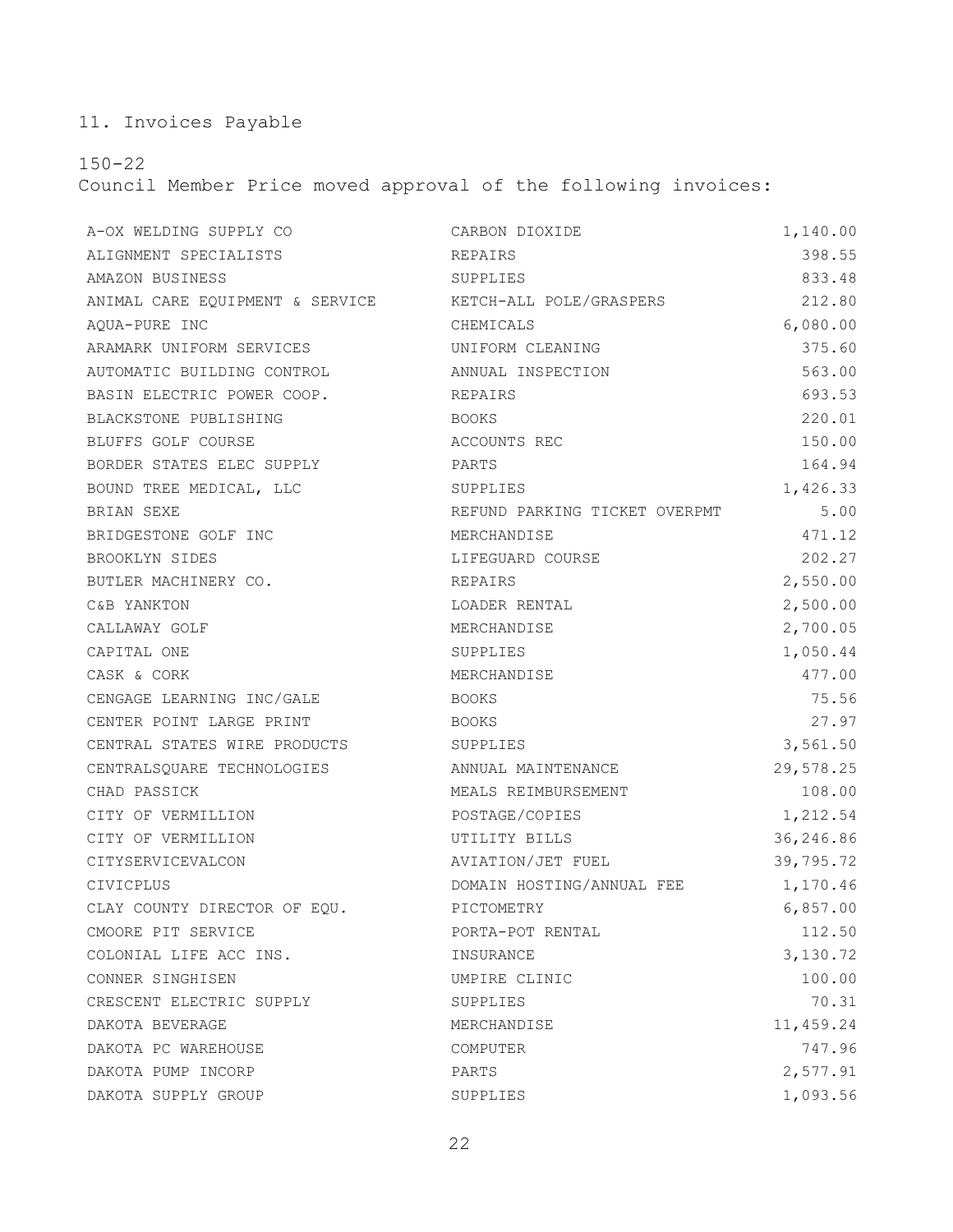| DELTA DENTAL PLAN                                   | INSURANCE                  | 6,400.92  |
|-----------------------------------------------------|----------------------------|-----------|
| DENNIS MARTENS                                      | MAINTENANCE                | 833.34    |
| DGR ENGINEERING                                     | PROFESSIONAL SERVICES      | 12,869.56 |
| EAKES OFFICE SOLUTIONS                              | SUPPLIES                   | 112.80    |
| ECHO ELECTRIC SUPPLY                                | SUPPLIES                   | 2,818.11  |
| ENVIRONMENTAL RESOURCE ASSOC. CHEMICALS             |                            | 1,037.85  |
| ERICKSON SOLUTIONS GROUP                            | PROFESSIONAL SERVICES      | 4,052.75  |
| FOREMAN MEDIA                                       | 4/4/2022 COUNCIL MTG       | 50.00     |
| GLOBAL DIST.                                        | MERCHANDISE                | 374.00    |
| GLOBAL EQUIPMENT COMPANY                            | LIQUID SOAP DISPENSER      | 59.41     |
| GRAHAM TIRE CO.                                     | TIRE                       | 130.21    |
| GRAYBAR ELECTRIC                                    | PARTS                      | 660.30    |
| GREGG PETERS                                        | FREIGHT                    | 1,130.63  |
| GREGG PETERS                                        | RENT                       | 937.50    |
| GREY HOUSE PUBLISHING                               | BOOKS                      | 148.50    |
| HAUFF MID-AMERICA SPORTS                            | SUPPLIES                   | 500.50    |
| HEIMAN FIRE EOUIPMENT                               | FIREFIGHTER/EMS EQUIPMENT  | 21,029.85 |
| HIGH POINT NETWORKS                                 | MIVOICE OFFICE LICENSE     | 89.00     |
| HILLYARD/SIOUX FALLS                                | CHEMICALS                  | 585.59    |
| HORN PLASTICS INC                                   | SUPPLIES                   | 2,270.00  |
| HY VEE FOOD STORE                                   | SUPPLIES                   | 62.35     |
| INGRAM                                              | BOOKS                      | 3,265.23  |
| INTENSE GRAPHICS CUSTOM APPAREL WORK SHIRTS/HOODIES |                            | 68.88     |
| INTERSTATE ALL BATTERY CENTER                       | BATTERIES                  | 626.45    |
| ISTATE TRUCK CENTER                                 | PARTS                      | 2, 112.15 |
| JAY ELLEDGE                                         | SAFETY BOOTS REIMBURSEMENT | 197.94    |
| JO-ANN STORES, LLC                                  | SUBSCRIPTION               | 900.00    |
| JOHN A CONKLING DIST.                               | MERCHANDISE                | 3,739.40  |
| JOHNSEN HEATING & COOLING                           | REPAIRS                    | 6,782.77  |
| JOHNSON BROTHERS OF SD                              | MERCHANDISE                | 9,779.62  |
| JOHNSON CONTROLS                                    | REPAIRS                    | 453.45    |
| JOHNSON ELECTRIC                                    | INSTALL LOAD MGMT          | 950.00    |
| JONES FOOD CENTER                                   | SUPPLIES                   | 242.46    |
| JOSEPH A OSTREM                                     | SAFETY BOOTS REIMBURSEMENT | 149.80    |
| K & M TIRE                                          | TIRES                      | 1,040.00  |
| KALIN BIRD                                          | SAFETY BOOTS REIMBURSEMENT | 180.00    |
| LAYNES WORLD                                        | MAYOR AWARD PLAQUE         | 130.48    |
| MART AUTO BODY & MARINE LLC                         | TOWING                     | 75.00     |
| MATHESON TRI-GAS, INC                               | MEDICAL OXYGEN             | 723.38    |
| MEDICAL WASTE TRANSPORT, INC                        | HAUL MEDICAL WASTE         | 132.25    |
| MEDLINE INDUSTRIES, INC                             | SUPPLIES                   | 74.48     |
| MICRO MARKETING LLC                                 | BOOK                       | 19.99     |
| MIDWEST TURF & IRRIGATION                           | PARTS                      | 1,245.22  |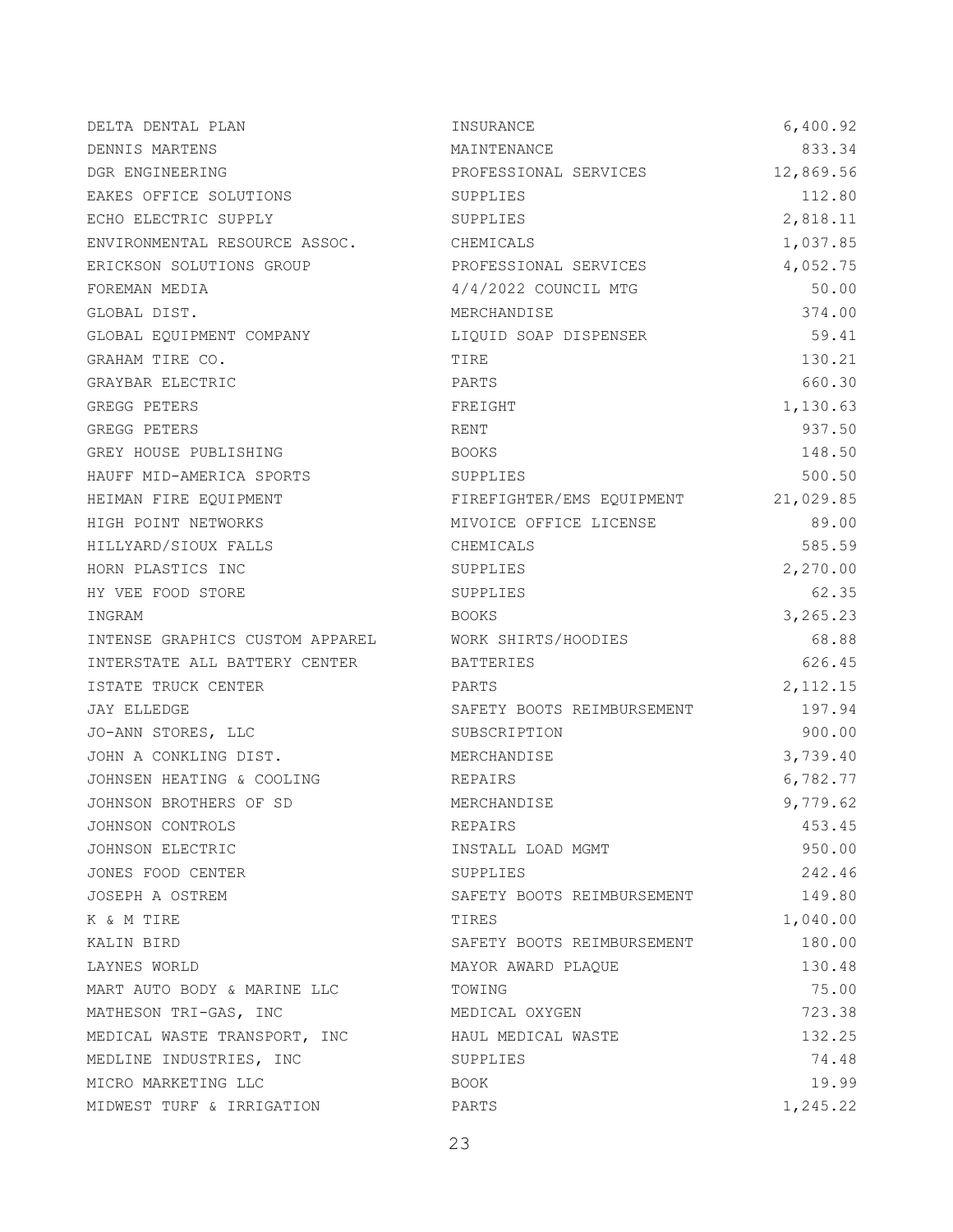| MIDWEST WHEEL COMPANIES           | PARTS                      | 363.89    |
|-----------------------------------|----------------------------|-----------|
| MISSOURI RIVER ENERGY SERVICE     | MDM IMP.FEE/SUPPLIES       | 13,910.88 |
| NATL REC & PARK ASSOC             | MEMBERSHIP                 | 450.00    |
| NELSON REPAIR                     | REPAIRS                    | 200.00    |
| NETSYS+                           | PROFESSIONAL SERVICES      | 898.25    |
| O'REILLY AUTO PARTS               | PARTS                      | 508.40    |
| ODEYS INC                         | SUPPLIES                   | 1,356.00  |
| PCC, INC                          | COMMISSION                 | 2,055.08  |
| PEPSI COLA OF SIOUXLAND           | MERCHANDISE                | 950.62    |
| PHELPS                            | WORK CLOTHING              | 838.27    |
| PIGOTT, INC                       | PARTS                      | 97.99     |
| PING/KARSTEN MFG CORP             | MERCHANDISE                | 232.26    |
| PIZZA RANCH                       | PIZZAS                     | 253.91    |
| PRESSING MATTERS                  | SUPPLIES                   | 176.00    |
| QUADIENT LEASING USA, INC         | POSTAGE METER LEASE        | 234.24    |
| QUALITY MOTORS                    | ALIGNMENT                  | 146.72    |
| OUILL                             | SUPPLIES                   | 121.14    |
| RAMKOTA HOTEL                     | LODGING                    | 193.98    |
| REDI TOWING                       | TOWING                     | 225.00    |
| REPUBLIC NATIONAL DISTRIBUTING    | MERCHANDISE                | 6,541.26  |
| RUNNING SUPPLY, LLC               | SUPPLIES                   | 869.64    |
| RUSTY JENSEN                      | MERCHANDISE REIMBURSEMENT  | 1,499.73  |
| RYAN BAEDKE                       | PROFESSIONAL SERVICES      | 175.00    |
| SANFORD HEALTH OCCUPATIONAL       | TESTING                    | 207.00    |
| SCHUYLER HELLERICH                | SAFETY BOOTS REIMBURSEMENT | 144.44    |
| SD GOVERNMENTAL FINANCE OFFICERS  | REGISTRATION               | 75.00     |
| SD PUBLIC HEALTH LABORATORY       | TESTING                    | 153.00    |
| SD RETIREMENT SYSTEM              | CONTRIBUTIONS              | 91,020.27 |
| SD STATE HISTORICAL SOCIETY       | BOOK                       | 20.96     |
| SECURITY SHREDDING SERVICE        | SHREDDING                  | 35.00     |
| SERVICE MASTER OF SE SOUTH DAKOTA | CUSTODIAL                  | 3,827.04  |
| SIOUX CITY TRUCK & TRAILER        | PARTS                      | 214.80    |
| SIOUX EOUIPMENT                   | REPAIRS                    | 3,040.62  |
| SIOUX FALLS KENWORTH, INC         | PARTS                      | 387.41    |
| SIRCHIE                           | SUPPLIES                   | 151.59    |
| SOUTH DAKOTA 811                  | ONE CALL LOCATES           | 186.90    |
| SOUTHERN GLAZER'S OF SD           | MERCHANDISE                | 5,784.49  |
| STEWART OIL-TIRE CO               | REPAIRS                    | 160.00    |
| STRYKER SALES CORPORATION         | POWERPRO COT               | 20,548.14 |
| STUART C. IRBY CO.                | SUPPLIES                   | 354.80    |
| STURDEVANTS AUTO PARTS            | PARTS                      | 598.15    |
| SYNCB/AMAZON                      | BOOKS/DVDS/SUPPLIES        | 168.67    |
| TELEFLEX LLC                      | SUPPLIES                   | 1,125.00  |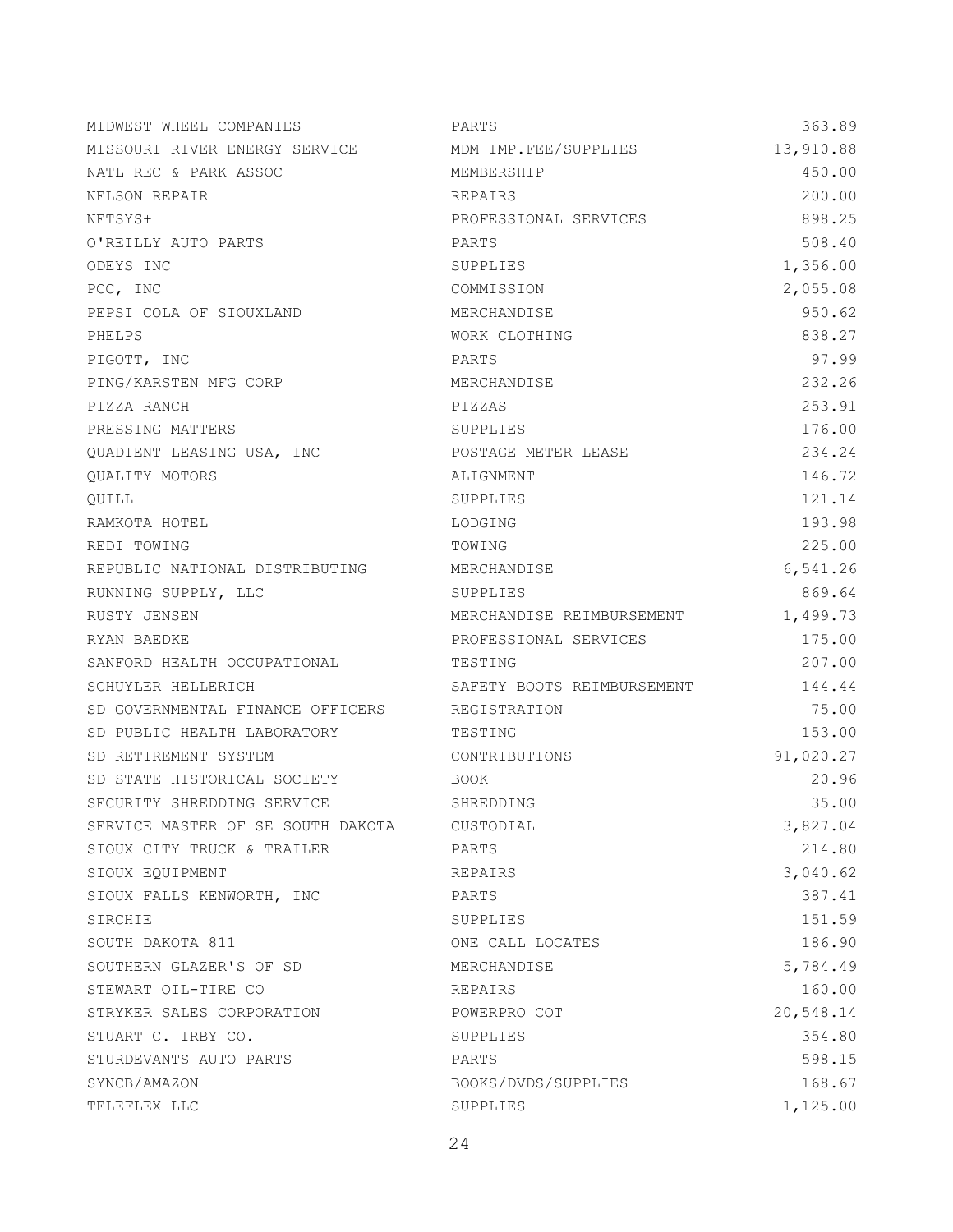| THE HOME DEPOT PRO          | METAL STORAGE BLDGS/SUPPLIES | 2,080.41  |
|-----------------------------|------------------------------|-----------|
| THE TESSMAN COMPANY         | SUPPLIES                     | 257.16    |
| THOMPSON                    | PROFESSIONAL SERVICES        | 2,300.00  |
| TITLEIST-ACUSHNET COMPANY   | MERCHANDISE                  | 1,237.73  |
| TRACTOR SUPPLY CREDIT PLAN  | SUPPLIES                     | 11.99     |
| TRI-TECH FORENSICS INC      | SUPPLIES                     | 42.36     |
| TURNER PLUMBING             | REPAIRS                      | 1,293.45  |
| TY MURRAY                   | SAFETY BOOTS REIMBURSEMENT   | 200.00    |
| TYLER TECHNOLOGIES          | MAINTENANCE                  | 3,521.75  |
| UNITED WAY                  | CONTRIBUTIONS                | 992.40    |
| UNUM LIFE INSURANCE COMPANY | INSURANCE                    | 1,381.97  |
| US BANK ST. PAUL            | DEBT SERVICE PAYMENTS        | 50,677.50 |
| US POSTMASTER               | POSTAGE FOR UTILITY BILLS    | 1,000.00  |
| USA BLUEBOOK                | SUPPLIES                     | 102.07    |
| VAST BROADBAND              | E911 CIRCUIT                 | 1,365.50  |
| VERIZON WIRELESS            | CELL PHONES/IPAD ACCESS      | 6, 263.12 |
| VERMILLION ACE HARDWARE     | SUPPLIES                     | 278.35    |
| VERMILLION FORD             | WINDOW SWITCH                | 34.91     |
| VESSCO, INC                 | CONTROLLER                   | 2,034.88  |
| VISA/FIRST BANK & TRUST     | TRAVEL/TRAINING/SUPPLIES     | 10,228.16 |
| WALKER CONSTRUCTION INC     | REPAIRS                      | 4,364.48  |
| WALT'S HOMESTYLE FOODS, INC | MERCHANDISE                  | 166.00    |
| WESCO DISTRIBUTION, INC     | SUPPLIES                     | 74.40     |
| YANKTON JANITORIAL SUPPLY   | SUPPLIES                     | 142.00    |
| ZACHARY HAMMOND             | SAFETY BOOTS REIMBURSEMENT   | 228.96    |
| ZIMCO SUPPLY CO             | FERTILIZER/SEED/CHEMICALS    | 20,495.11 |

Council Member Hellwege seconded the motion. Motion carried 7 to 0. Mayor Collier-Wise declared the motion adopted.

12. Consensus Agenda

A. Set a public hearing date of May 16, 2022 for the transfer of the retail on-sale liquor license at 6 E Main Street from JNJ Management to Tom French.

B. Set a public hearing date of May 16, 2022 for annual renewal of on-off sale malt beverage and SD Farm Wine licenses.

151-22

Council Member Price moved approval of the consensus agenda. Council Member Hellwege seconded the motion. Motion carried 7 to 0. Mayor Collier-Wise declared the motion adopted.